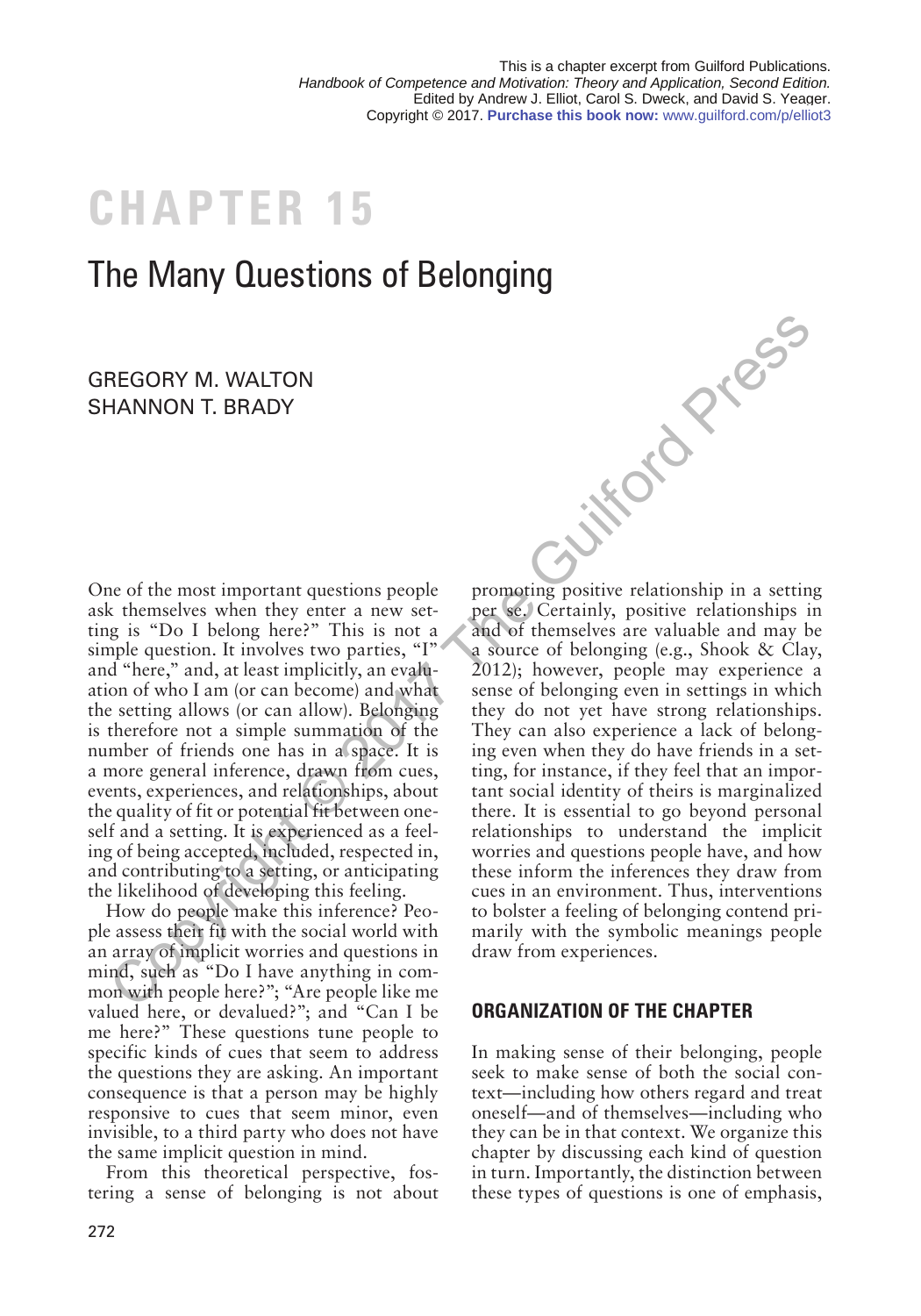not kind. In both cases, at stake is people's perception of fit between themselves and a setting. This "setting" we define broadly, as either a specific school or work context or a broader civic or social community.

Throughout, we emphasize distinct implicit questions people ask about their belonging, how a particular question attunes people to specific cues and gives those cues meaning, and how an understanding of this process can give rise to novel strategies that help people feel included in important settings and ultimately flourish. We discuss both laboratory and field experiments, and emphasize how interventions to address belonging can alter people's outcomes along diverse dimensions over time. Because research on belonging, especially fieldexperimental research, is rapidly accelerating, we include both published research and relevant unpublished work.

#### **THEORETICAL BACKGROUND**

Two properties of the social world make the processes by which people draw inferences about their social standing critical: ambiguity and recursion.

First, the world is often severely ambiguous. To make sense of even nonsocial events, people must extract meaning from partial and incomplete stimuli, a process described by Gestalt psychologists and illustrated in visual illusions (Koffka, 1935). In social contexts, this tendency to draw inferences is evident in how people transform simple movies of "interacting" shapes into complex dramas (Heider, 1958). In some cases, when making sense of their relations with others and fit in a social world, people experience relatively unambiguous cues, such as explicit prejudice. Ironically, these can be less cognitively disruptive than subtle ones that might or might not reflect bias (Salvatore & Shelton, 2007). As this example illustrates, an especially important ambiguity concerns the causes of events, termed *attributional ambiguity* (e.g., Crocker, Voelkl, Testa, & Major, 1991; Weiner, 1985), and thus what they mean for one's prospects of inclusion and success. A student may wonder why she was not invited to participate in a study group. A tech worker may wonder why a supervisor

criticized her work. A Latino student may notice that the hallways in the math department are covered with pictures of mathematicians, all of whom are white or Asian, and wonder whether this means his aspirations of becoming a math professor are unrealistic. In each case, a person may wonder if the event means that he or she does not or cannot belong in the setting, rather than attribute it to a more banal cause.

Extra the three interactions and fitting the state in the subject of the subsection and the state in the ambiguity of everyday social-<br>Jings and ultimated in important set means that different people for the location of th The ambiguity of everyday social life means that different people can make sense of and experience the very same event differently (Ross & Nisbett, 1991). What determines this? As people make sense of a social scene, they do so from a perspective informed by personal factors and group identities. This perspective shapes the contingencies (e.g., risks, opportunities) the person faces in daily life. One kind of contingency, for instance, is whether the person is at risk of experiencing bias or being seen through the lens of a negative stereotype in a setting (Steele, 1997; Steele, Spencer, & Aronson, 2002). An important implication of this risk is that, in addition to structural barriers faced by members of marginalized groups, such as access to fewer resources and discriminatory treatment, the awareness that one could be excluded or disrespected on the basis of group identity leaves an important mark in psychology. It sensitizes people to cues that could signal the status and treatment of their group, an experience called *social-identity threat* (Garcia & Cohen, 2013; Murphy & Taylor, 2012; Steele et al., 2002). For instance, all students may find a difficult, evaluative test aversive. But black students can experience an additional form of threat in taking an evaluative test because they—and not white students—face the prospect that a poor performance could be seen as evidence confirming the stereotype that their group is less intelligent than others (Steele & Aronson, 1995). Women (but not men) may become less interested in working for a tech company whose offices include *Star Trek* posters and empty coke cans because these objects evoke a masculine representation of the social climate that excludes them (Cheryan, Plaut, Davies, & Steele, 2009). One of the hidden advantages of being a member of a privileged group—of being white or male in these examples—is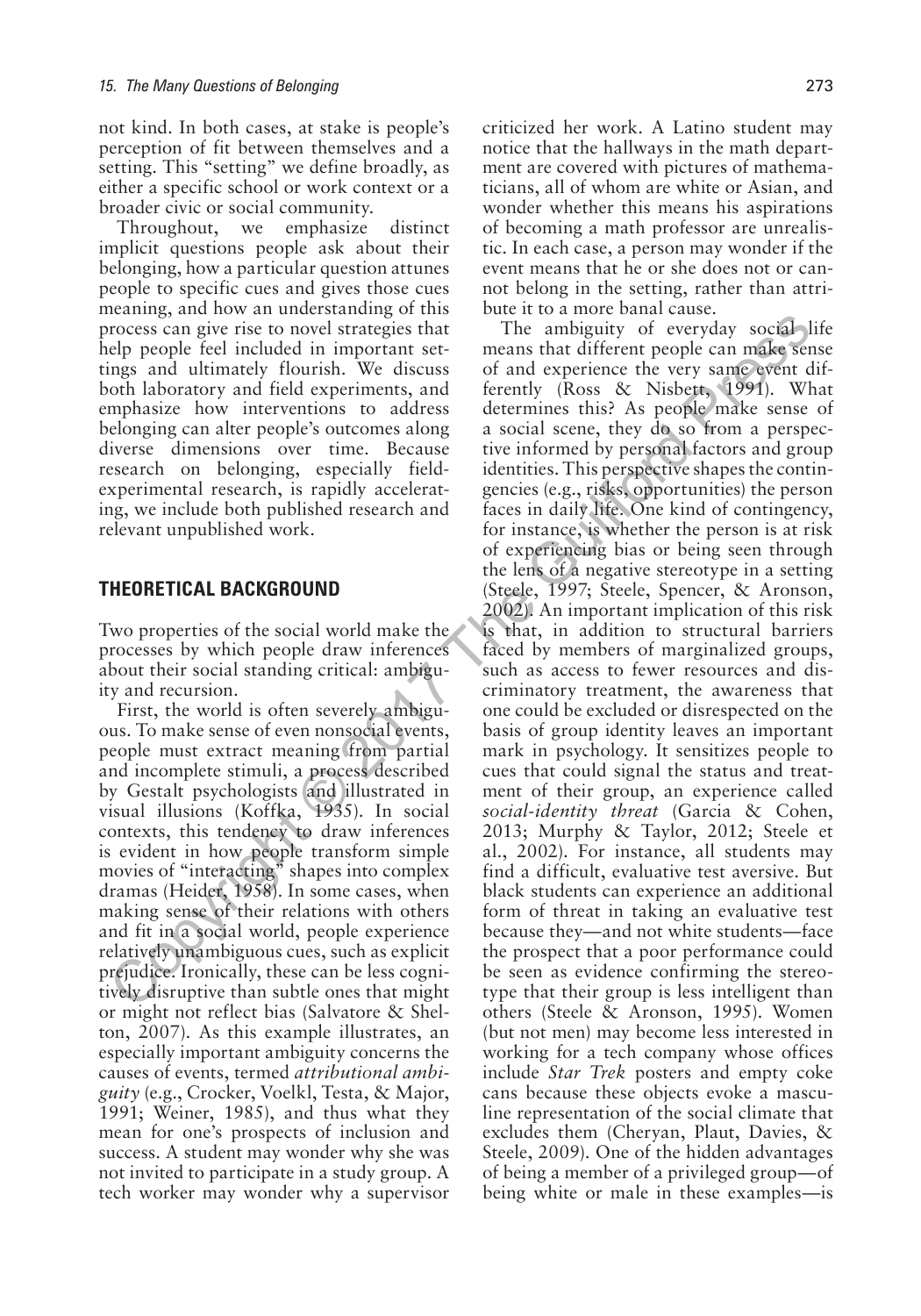that questions about the standing of one's group, or oneself as a member of a marginalized group, rarely come to mind.

As these examples illustrate, socialidentity threat can create a persistent worry about whether "people like me" belong in a valued setting (Walton & Cohen, 2007; see also Walton & Carr, 2012). This worry, called *belonging uncertainty,* is distinguished from a more simple assessment of one's level of belonging (see Walton, Cohen, Cwir, & Spencer, 2012). People can feel they do not belong in a setting simply because they do not connect to it or value it. But they can also value a setting and generally feel that they belong in it but nonetheless feel uncertain about this belonging. When a person's belonging feels insecure, they can be attentive to even subtle cues that imply they (or their group) might not belong there (Walton & Cohen, 2007).

es level of becomes the state of the control in the state of belonging (an different extern). The state of the pressure of the pressure of the pressure of the pressure of the pressure of the pressure of the pressure of the A second reason the inferences people draw about their belonging are critical involves the inherent recursion of the social world. People often behave in ways that make their expectations and beliefs come true; thus, inferences can have lasting consequences (Rosenthal & Jacobson, 1968). In close relationships, a person who doubts his or her partner's love can, as a consequence, perceive a lack of love in routine interactions and ultimately behave in ways that drive their partner away (Murray, Rose, Bellavia, Holmes, & Kusche, 2002).

Belonging is a kind of relationship with a setting, and it has similar properties. As basic research shows, when people feel they belong, they tend to be more motivated in that setting. In one study, simply sharing a birthday with a former math major increased undergraduates' motivation in math (Walton, Cohen, et al., 2012). Moreover, a sense of belonging leads people to engage with others in ways that drive lasting change for instance, to reach out to develop friendships and mentor relationships (Walton & Cohen, 2007). Correspondingly, a student who worries that people like her may not belong in a school context (i.e., experiences belonging uncertainty) may see adverse everyday experiences such as the receipt of critical feedback or feelings of loneliness as confirmation that she does not belong. As a result, the student may not take advantage

of opportunities for learning, such as attending office hours or meeting in study groups, and not build relationships with peers and teachers necessary for belonging and success (Mendoza-Denton, Downey, Purdie, Davis, & Pietrzak, 2002; Walton & Cohen, 2007). Such students may find their original fear confirmed, while the role of their behavior in contributing to this outcome remains obscure to them. In this way, a psychological process (beliefs about belonging) can affect interpersonal processes (e.g., the quality of relationships) that further reinforce that psychological process to affect outcomes over time. If so, altering this psychological process may cause lasting change (Walton & Cohen, 2011; Yeager et al., 2016; for reviews, see Cohen & Sherman, 2014; Kenthirarajah & Walton, 2015; Walton, 2014; Yeager & Walton, 2011).

Our theoretical analysis implies four important considerations as we review different questions people ask about belonging and corresponding strategies to help people experience a sense of belonging in important settings.

First, if belonging is fundamentally a perception of the fit between the self and a context, then, in theory, the questions people ask themselves can involve, and corresponding interventions can address, perceptions primarily of either the self or the context, or both.

Second, insofar as people are responding to perceived symbolic meanings, interventions to facilitate a sense of belonging traffic in these meanings (see Ross & Nisbett, 1991; Walton & Wilson, 2016). Thus, interventions need not go so far as to establish a positive relationship in a setting or assign people to a "team," though some do (Wing & Jeffery, 1999). Instead, many effective approaches adjust seemingly subtle cues but ones that directly shape the inferences a person draws about his or her relationships with others and a setting (e.g., Carr & Walton, 2014; Walton, Cohen, et al., 2012).

Third, given the power of recursion, inferences about belonging need not—and often do not—stay in a person's head. They tend to become self-fulfilling, and, when positive, help people build substantive relationships and accrue other assets in a setting. A further consequence of recursion is that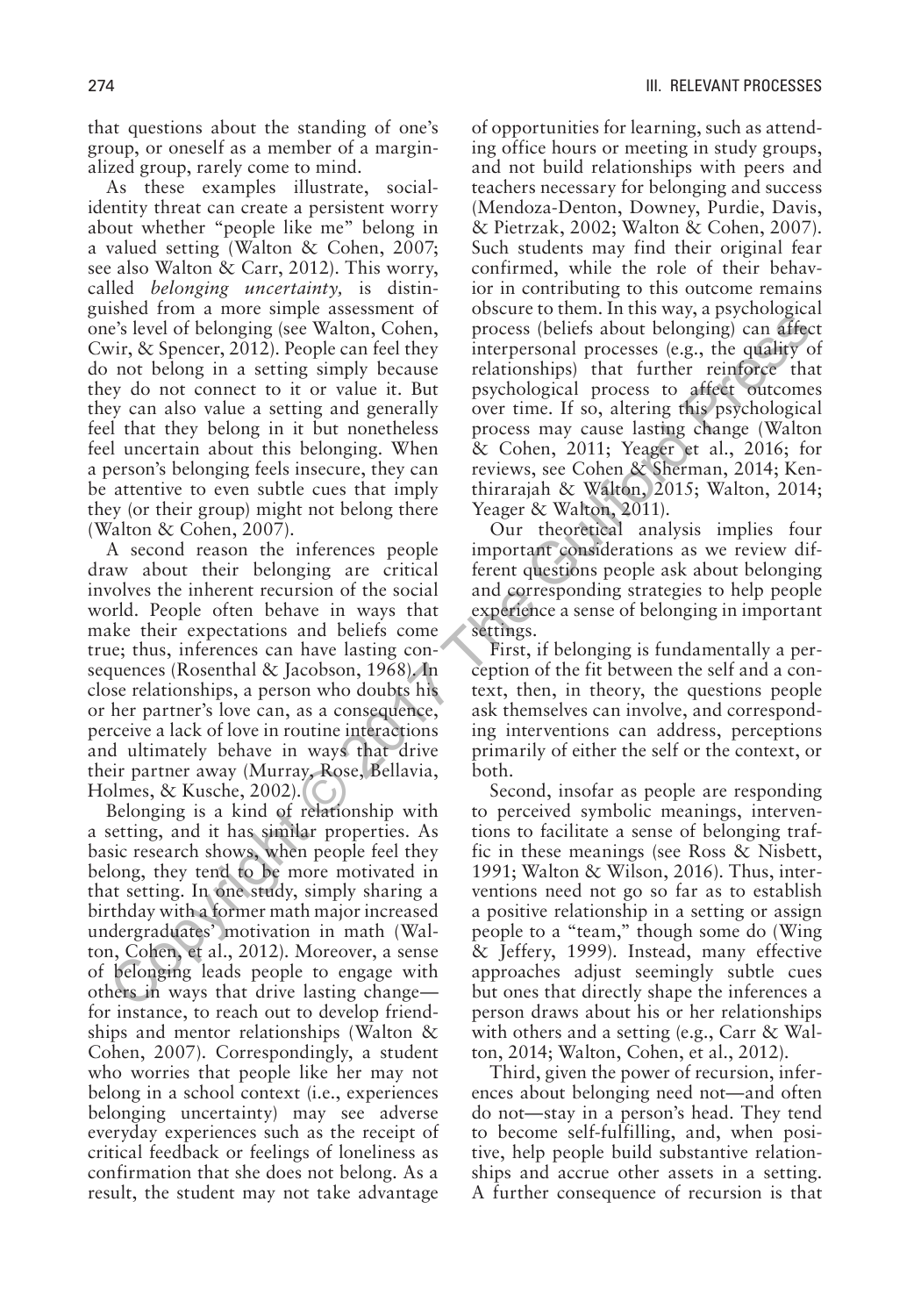interventions to address belonging can be most effective when delivered early in a setting and, when this is done, can cause lasting benefits (Cohen & Sherman, 2014; Walton, 2014; Yeager & Walton, 2011). As will be seen, some interventions aimed at bolstering students' sense of belonging in the critical transition to college have improved life outcomes into adulthood (see Brady, Walton, Jarvis, & Cohen, 2016).

Fourth, belonging is one of the most important human needs (Baumeister & Leary, 1995). It therefore functions as a psychological hub and facilitates diverse important outcomes—from motivation and achievement to health and well-being—and, as noted, and can do so over time. Thus, understanding belonging—including how people make sense of their belonging and how to foster it—is essential for both theory and application in diverse areas.

#### **INTERVENTIONS THAT ADDRESS QUESTIONS ABOUT THE SOCIAL CONTEXT (AND THE SELF)**

When people first enter a new setting, a primary question they ask is "What is this place like, and can I fit into it?" This question can come in many forms. For a summary, see Table 15.1.

#### *Question 1: "Does Anyone Here Even Notice Me?"*

In Disney's adaptations of *Winnie the Pooh,* the pessimistic donkey Eeyore complains, "Don't pay any attention to me. Nobody ever does" (Reinert, 1983). At a most basic level, people want to be recognized, to be seen, by others. Indeed, recognition is a precondition for forming social relationships and, therefore experiencing a sense of belonging in a setting.

When people feel invisible, they suffer (Williams, 2009). It is no accident that Eeyore is depicted as depressed. *Loneliness*—which can be defined as the subjective feeling of being alone, of being disconnected from others, of having "one's intimate and social needs . . . not adequately met" (Hughes, Waite, Hawkley, & Cacioppo, 2004, p. 656)—is one of the strongest

predictors of poor health and well-being (Cacioppo & Patrick, 2008). When people feel invisible, even small acts of social recognition can carry a powerful meaning. When Eeyore is noticed, he says, "Thanks for noticin' me" (Reitherman & Disney, 1968).

**EVALUATIONS** That is the most three contents have the most simply is one of the most cidal ideation were randomized to free<br>information reduced (Baumeistre & periodic posteration a staff member the property. Hopping is o Such small acts can have powerful benefits for vulnerable populations. In one study, people released from hospitals after having been admitted for depression or suicidal ideation were randomized to receive periodic postcards from a staff member they had met at the hospital over the next 5 years. These notes simply acknowledged the person and expressed support (e.g., "Dear [former patient's name]: It has been some time since you were here at the hospital, and we hope things are going well for you. If you wish to drop us a note, we would be glad to hear from you."). Compared to a business-asusual control group (i.e., same hospital treatment, no follow-up postcards), the postcard treatment reduced subsequent suicide rates over the next 2 years (from 3.52 to 1.80%), with effects tapering off subsequently (Motto & Bostrom, 2001). Moreover, about one in four treatment participants spontaneously expressed thanks for the postcards in written responses, which suggest the meaning the notes had for them—for example, "Thank you for your continued interest"; "I really appreciate your persistence and concern"; "Your note gave me a warm, pleasant feeling. Just knowing someone cares means a lot"; "I was surprised to get your letter. I thought that when a patient left the hospital your concern ended here"; "You will never know what your little notes mean to me. I always think someone cares about what happens to me, even if my family did kick me out. I am really grateful." In a second study, such postcards reduced readmissions for self-poisoning by 50% over the next 5 years (Carter, Clover, Whyte, Dawson, & D'Este, 2013).

Socially excluded adolescents may also feel they lack social recognition. Another area of research found that simply addressing socially excluded adolescents by first name, both in person by an experimenter and in a letter from the school principal (rather than "Dear Student"), reduced feelings of loneliness (Brummelman et al., 2016).

Invisibility can also take a group form (Ellison, 1952), and gestures of inclusion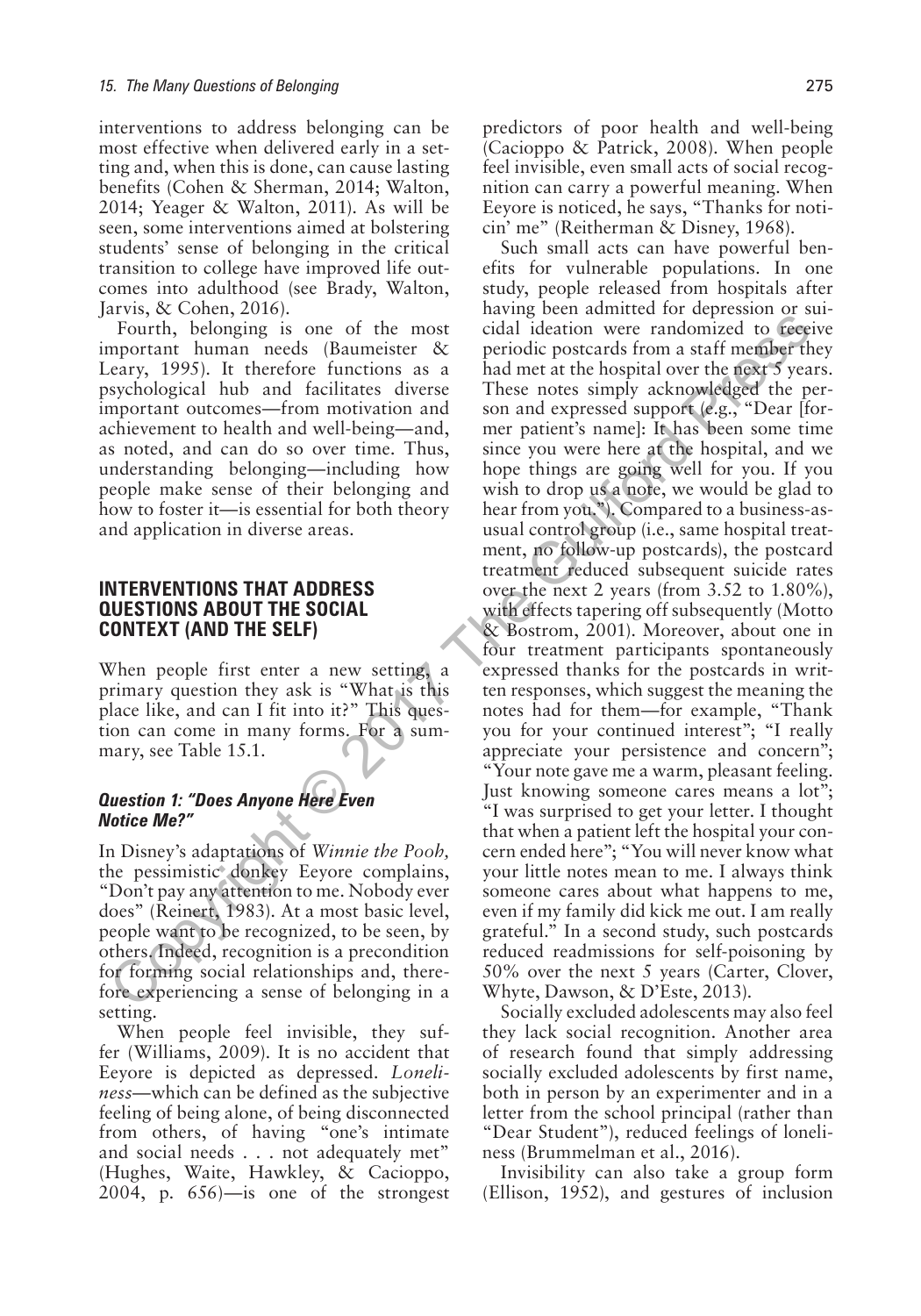| Belonging question/<br>worry                                                                  | Remedy                                                                                                                                           | Example(s)                                                                                                                                                                                                                                                                                                                                                                                                                                                                                                                                                                                                                                                                                                                                                                      |
|-----------------------------------------------------------------------------------------------|--------------------------------------------------------------------------------------------------------------------------------------------------|---------------------------------------------------------------------------------------------------------------------------------------------------------------------------------------------------------------------------------------------------------------------------------------------------------------------------------------------------------------------------------------------------------------------------------------------------------------------------------------------------------------------------------------------------------------------------------------------------------------------------------------------------------------------------------------------------------------------------------------------------------------------------------|
| People feel invisible:<br>"Does anyone here<br>even notice me?"                               | Recognize and<br>acknowledge<br>people                                                                                                           | • People released following hospitalization for suicidal or<br>depressive thoughts were less likely to commit suicide if they<br>received periodic supportive letters from a hospital staff member<br>over several years after having been discharged (Motto &<br>Bostrom, 2001).                                                                                                                                                                                                                                                                                                                                                                                                                                                                                               |
| People feel<br>disconnected: "Are<br>there people here<br>whom I connect<br>$to$ ?"           | Facilitate a sense<br>of personal<br>connection to other<br>people in a setting                                                                  | • Students who found they shared a birthday with a former math<br>major showed greater interest and motivation in math (Walton et<br>al., 2012).<br>• Showing teachers personal preferences they shared with<br>individual black and Latino ninth-grade students raised course<br>grades among those students (Gehlbach et al., 2016).                                                                                                                                                                                                                                                                                                                                                                                                                                          |
|                                                                                               | Facilitate a sense<br>of working toward<br>common goals with<br>other people in a<br>setting                                                     | • People treated by peers as partners working together on a task<br>showed greater intrinsic motivation, enjoying the task more,<br>persisting longer and performing better on it, and, in some cases,<br>choosing to do more, similar tasks 1-2 weeks later (Carr &<br>Walton, 2014).                                                                                                                                                                                                                                                                                                                                                                                                                                                                                          |
| People worry that<br>they are devalued:<br>"Do people here"<br>value (people like)<br>$me?$ " | Provide a narrative<br>with which to<br>understand<br>common challenges<br>in the setting so<br>they do not seem<br>to impugn one's<br>belonging | • First-year black students who learned that feelings of<br>nonbelonging are normal in the transition to college and improve<br>with time earned higher grades through senior year, reducing the<br>racial achievement gap by 50%, and reported more confidence<br>in their belonging and greater happiness at the end of college<br>(Walton & Cohen, 2007, 2011; see also Walton et al., 2015;<br>Yeager et al., 2016).<br>• First-year, first-generation college students who learned about<br>the shared and unique challenges faced by first-generation<br>students in college and how these improve over time exhibited<br>reduced stress, increased feelings of social acceptance, and<br>earned higher grades over the first year of college (Stephens et<br>al., 2014). |
|                                                                                               | Broaden<br>representations of<br>who belongs in the<br>setting                                                                                   | • Increasing the representation of women in a math and science<br>conference increased women's anticipated belonging in the<br>conference, and reduced threat and vigilance (Murphy et al.,<br>$2007$ ).<br>• Replacing objects that evoke masculine stereotypes of computer<br>science with neutral objects increased women's interest and<br>anticipated belonging in the field (Cheryan et al., 2009).                                                                                                                                                                                                                                                                                                                                                                       |
|                                                                                               | Represent specific<br>institutional<br>actions that could<br>seem to threaten<br>belonging so they<br>do not                                     | • Reducing the stigmatization implied in a letter placing students<br>on academic probation reduced the likelihood that students<br>received a more severe academic status (e.g., suspension) or<br>dropped out a year later (Brady, Fotuhi, et al., 2016).<br>• Encouraging teachers to adapt an empathic rather than punitive<br>mindset toward misbehaving students increased students' respect<br>for teachers and reduced suspension rates over an academic year<br>(Okonofua et al., 2016).                                                                                                                                                                                                                                                                               |
| People devalue the<br>setting: "Is this a<br>setting in which I<br>want to belong?"           | Represent the<br>setting as offering<br>opportunities to<br>pursue valued goals                                                                  | • People and especially women expressed greater interest in math<br>and science when the opportunities those fields offer to fulfill<br>communal goals-to help others and work collaboratively-were<br>highlighted (Diekman et al., 2011).                                                                                                                                                                                                                                                                                                                                                                                                                                                                                                                                      |

#### **TABLE 15.1. "What Is This Place—And How Do I Fit into It?": Changing Representations of the Social Context to Promote Belonging**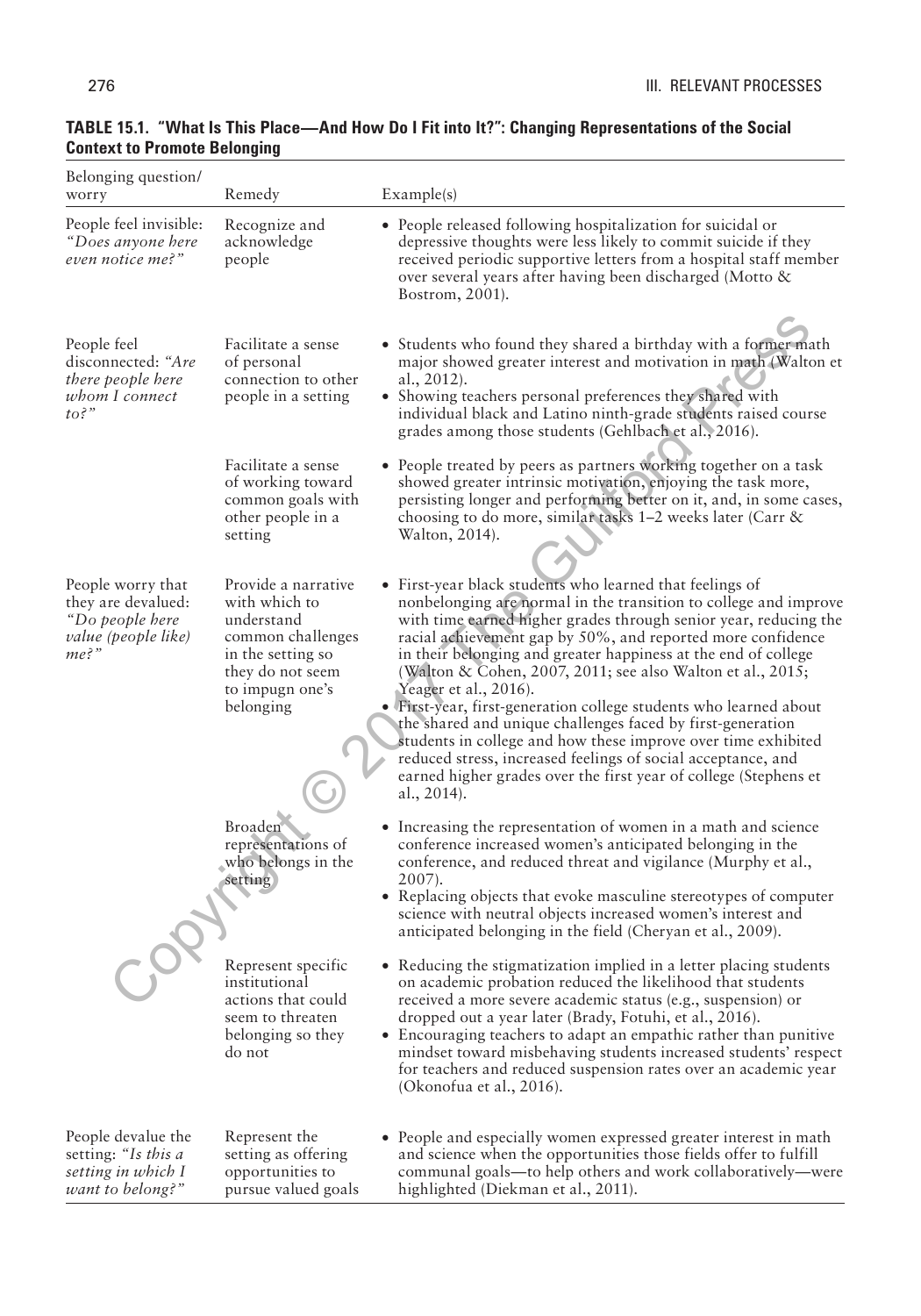across group lines can remedy this. In one study, being asked for directions by a white confederate, instead of observing a white or Asian person be asked, led to black and Latino (but not white or Asian) commuters to express greater interest in taking part in local political activities, which may reflect a greater sense of membership in the civic community (Howe, Bryan, & Walton, 2016). There was no such effect for white or Asian commuters.

#### *Question 2: "Are There People Here Whom I Connect To?"*

People can also feel disconnected from others in a specific setting. Yet small cues of similarity or connectedness can open the door to a potential relationship. In *The Four Loves,* C. S. Lewis (1960) writes:

Friendship arises . . . when two or more . . . companions discover that they have in common some insight or interest or even taste which the others do not share and which, till that moment, each believed to be his own unique treasure (or burden). The typical expression of opening Friendship would be something like, "What? You too? I thought I was the only one." (p. 65)

Walton, Cohen, and colleagues (2012) use the term *mere belonging* to describe how even minor cues can create a sense of social connection to new interaction partners. Moreover, when this person represents a setting, this personal tie can singal an opportunity to connect to the setting more broadly and, in so doing, enhance motivation. In a series of studies, undergraduates expressed greater interest in math and worked longer on a math puzzle when they believed they shared a birthday with a math major (compared to simply being exposed to this person), and when they believed themselves to be part of a minimal "numbers group" (compared to being labeled "the numbers person"). These gains in motivation were mediated by a greater sense of social connection to the math department as a whole. Thus, cues of social connection themselves gave rise to socially shared motivations (see also Brannon & Walton, 2013; Cwir, Carr, Walton, & Spencer, 2011; Shteynberg & Apfelbaum, 2013; Shteynberg & Galinksy, 2011). They did so by helping people answer "yes" to the implied question, "Are there people here to whom I can connect?"

Such effects arise at an early age. Preschoolers exhibit greater motivation when assigned to a minimal "puzzles group" than when identified as the "puzzles child" (Master & Walton, 2013; see also Master, Cheryan, & Meltzoff, in press). Even 1- and 2-year-olds are sensitive to reciprocal social exchanges. Barragan and Dweck (2014) found that children showed greater altruism when a partner had first rolled a ball back and forth with them than when they had played separately. Like adults, infants and toddlers are sensitive to cues that imply to whom they are connected, and behave accordingly.

Stain communions that distributed by the state of the state of the state of the state of the state of the state of the state of the state of the state of the state of the state of the state of the state of the state of th Extending this laboratory work, field research shows that facilitating opportunities for social connection in school settings can have powerful benefits, especially for students from groups that are marginalized. For instance, taking advantage of a natural experiment, Shook and Clay (2012) found that ethnic-minority first-year students in a predominantly white university assigned a white roommate rather than an ethnicminority roommate reported a greater sense of belonging on campus at the end of the first year, and this mediated higher grades. Gehlbach and colleagues (2016) gave ninth-grade teachers information about personal preferences they shared with individual black and Latino students in their classes on the premise that doing so might facilitate better teacher–student relationships (Walton, Cohen, et al., 2012). Ethnic-minority students' course grades rose, reducing the racial achievement gap by 60% (see also Bowen, Wegmann, & Webber, 2012).

These studies examined opportunities to build relationships and personal similarities. Cues that signal an opportunity to work with others on a task or toward a common goal are also psychologically powerful. Indeed, given the benefits of working together for both individuals and society, people may generally be motivated by opportunities to work together (Tomasello, Carpenter, Call, Behne, & Moll, 2005). For instance, creating teams to support personal goal pursuits can facilitate better outcomes (e.g., weight loss; Prestwich et al., 2012; Wing & Jeffery,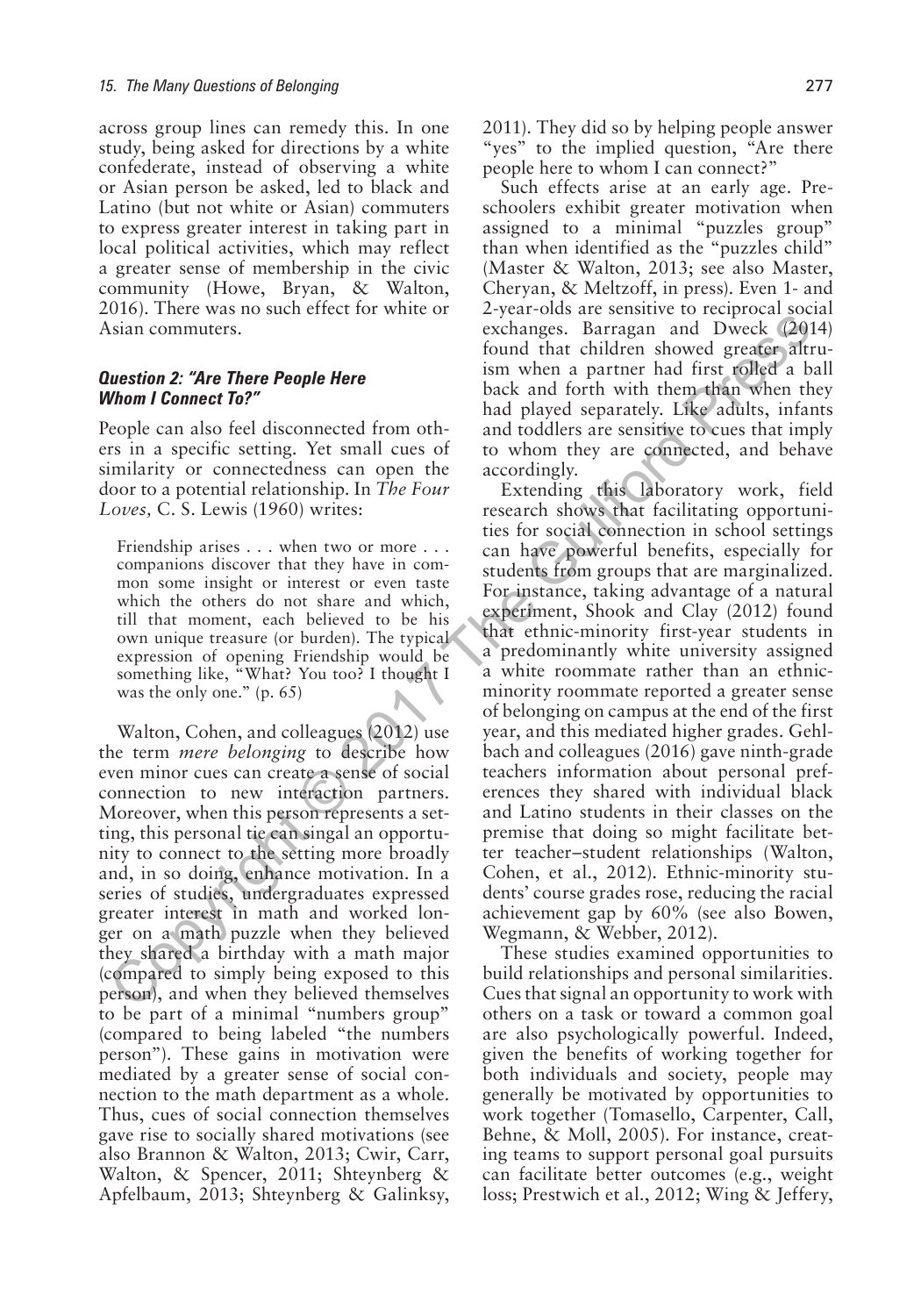1999); imagining that an otherwise boring task will be done with others rather than alone increases interest (described in Master, Butler, & Walton, in press); and knowing that people similar to oneself share a goal promotes pursuit of that goal (Shteynberg & Galinksy, 2011). Even small social acts that suggest that other people think of one as a partner working on a task can facilitate motivation (Carr & Walton, 2014). In one series of studies, participants were told they would work "together" on a challenging puzzle and received a "tip" from a peer working on the same puzzle. Being treated by a peer as working together on the puzzle increased participants' intrinsic motivation for it, leading them to persist longer on it, to report enjoying it more, to perform better on it, and, in some conditions, to choose to do more similar puzzles 1–2 weeks later. These gains were found relative to a condition in which people worked on the same puzzle, knowing that others were also working on it. However, they were not told they were working "together," and the tip they received was attributed to the experimenter, not to another participant. This latter condition represented participants' work as done in parallel to others but separately from them (for related research with young children, see Butler & Walton, 2013). The results suggest that experiences are more meaningful and motivational when they are experienced as done together, and this sense of togetherness can be created through simple symbolic social acts.

#### *Question 3: "Do People Here Value (People Like) Me?"*

An especially painful experience of nonbelonging arises when people want to belong in a valued school or work setting yet harbor persistent doubts about whether they or people like them can belong. Earlier we described this as belonging uncertainty (Walton & Cohen, 2007).

Consider the transition to college. Although this transition is difficult for all students, those from groups that are socially and economically disadvantaged in higher education, such as first-generation college students and students who face stereotypes that impugn their group's intellectual

abilities, may experience the most significant and complicated challenges to belonging. Indeed, stories from many students from disadvantaged backgrounds highlight belonging concerns. In her senior thesis, after having spent nearly 4 years in college, Michelle Obama wrote, "I sometimes feel like a visitor on campus; as if I really don't belong. . . . It often seems as if . . . I will always be Black first and a student second" (Robinson, 1985, p. 2). Justice Sonia Sotomayor has said that she felt like "a visitor landing in an alien country" in college (Ludden & Weeks, 2009). One low-income student from rural South Dakota said of her transition to a small New England college, "I kind of feel like I've been dropped on Mars. . . . I mean, it's so different" (Aries & Berman, 2013, p. 1).

e series of studients. The contract the control of the state of the state of the state of the state of the state in a change in the fit like "a visitor in animoge in spating on the state in a change pressed a area parzie. Students from groups that are disadvantaged in college may experience unique kinds of challenges, such as experiences of discrimination and a cultural mismatch (e.g., Stephens, Fryberg, Markus, Johnson, & Covarrubias, 2012). Moreover, when college appears to be a foreign cultural and social place, even adversities that are experienced by many students can take on especially threatening meanings. When a student who is already worried about whether she belongs fails a first-semester midterm, has a conflict with a roommate, or feels lonely or homesick, she may wonder whether this means people like her simply do not belong in college. These worries can lead students to withdraw from the academic environment and become self-fulfilling (Mendoza-Denton et al., 2002; Walton & Cohen, 2007). In one study of graduates of a high-performing urban charter network, worries about belonging in college were more predictive of lower rates of full-time college enrollment the next year than every other "noncognitive" measure assessed (e.g., Big Five personality traits, test anxiety, grit, self-control, growth-mindset of intelligence; Yeager et al., 2016). When the burden of this recursive process falls disproportionately on students from socially disadvantaged backgrounds, it further contributes to social inequality.

When people enter settings they value but where their group is disadvantaged, how can we help them feel more secure in their belonging? Research suggests three complementary approaches.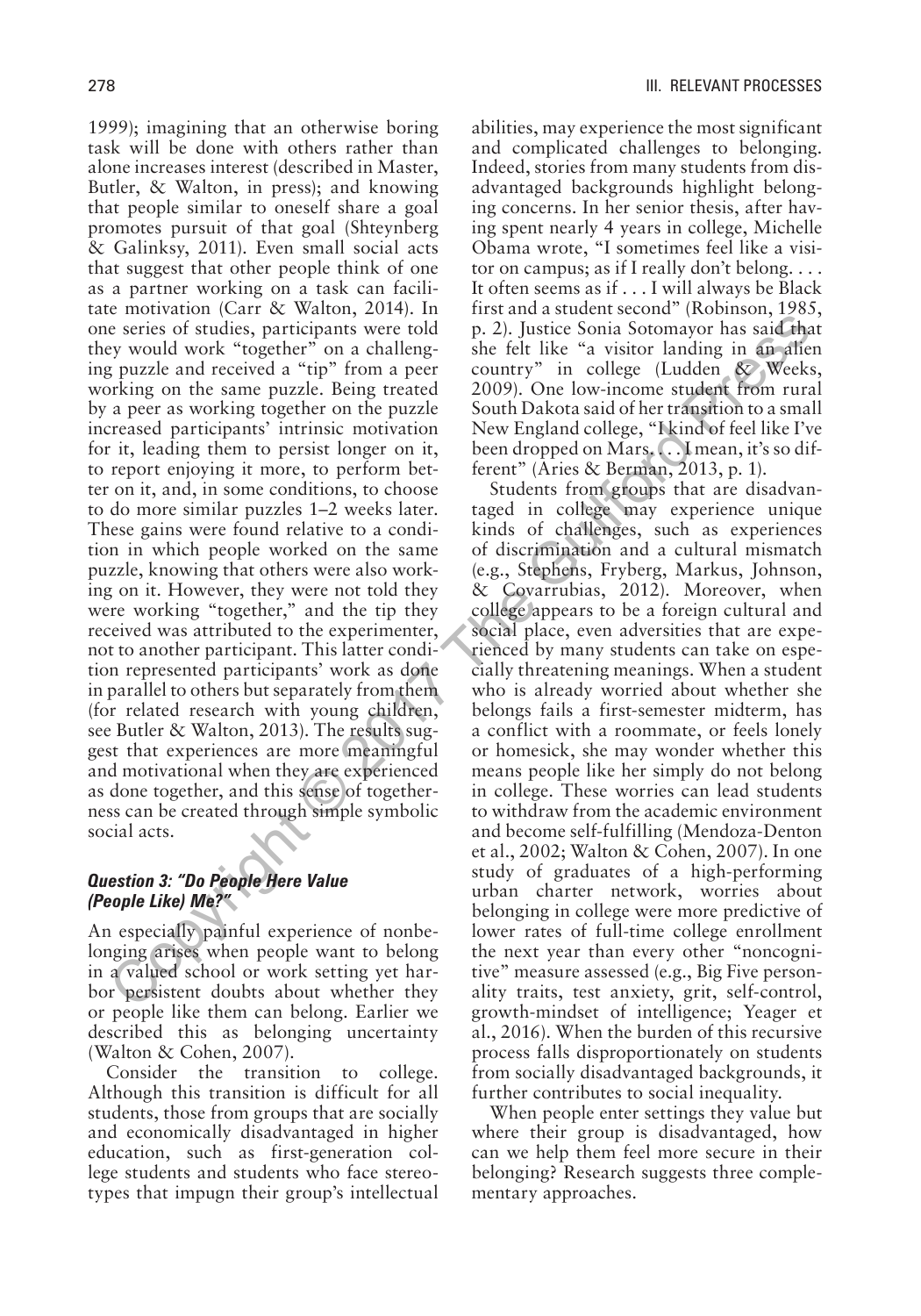#### *Approach 1: Provide a Narrative with Which to Understand Common Challenges So They Do Not Impugn One's Belonging*

In navigating a difficult transition like going to college, people experience a great variety of challenges that can lead them to question their prospects of belonging. Thus, it can be helpful to equip people with ways of making sense of these challenges, so that they do not seem to impugn their global belonging or potential. Just knowing that many challenges are normal can go a long way because people often experience a kind of pluralistic ignorance about struggles (Prentice & Miller, 1993). When students think that challenges are personal or specific to their group, not shared widely, they may feel like "imposters" who do not belong or cannot succeed.

One important intervention strategy is therefore to provide information that helps students see that difficulties are common early in an academic transition, that these difficulties reflect the challenges of the transition, and that they improve with time. Classic interventions conveyed stories from upper-year students to struggling first-year college students about how poor grades are common at first in college and reflect the challenges of adjusting to college (e.g., getting used to new living conditions, learning to study for college classes). This improved recipients' grades and retention over a period of years (Wilson, Damiani, & Shelton, 2002).

Extending this approach, Walton and Cohen (2007, 2011) developed a *socialbelonging intervention,* which uses information and stories from older students to convey that worries about belonging and social challenges—like feeling intimidated by professors, struggling to make friends, or receiving critical academic feedback are common at first in the transition to college (e.g., experienced by students of all racial backgrounds) and improve with time. These materials were designed to prevent students from racial-minority backgrounds from inferring that such challenges mean that "people like me" do not belong here. First-year students reflected on these materials and, then, in an effort to help them connect this process of adjustment with

of seem to impung their global belonging lines. The mean-lines that exactly the respect of erecting the and the addemic environment over the free free scenario and proposition in the addemic environment over the free scena their own experience, wrote essays and recorded a video describing how this process of change was true for them. These materials, students were told, could be shared with future students to improve their transition to college. As predicted, this exercise, which students completed in a 1-hour session in the spring of their first year of college, improved diverse outcomes for black students, who face negative stereotypes in college. It increased black students' engagement in the academic environment over the next week: for instance, they were more likely to e-mail professors, attend office hours, and meet with study groups (Walton & Cohen, 2007). Moreover, compared to several active control conditions, the exercise raised black students' grades through the end of college, cutting the racial achievement gap by half (Walton & Cohen, 2011). At the end of college, treated black students also reported being happier, healthier, and more confident in their belonging in college. Notably, at this point, students did not remember the intervention well or credit their success in college to it. Instead, the intervention seemed to improve outcomes by instigating the predicted change in social inference. Daily diaries completed in the week after the intervention (i.e., in students' first year of college) showed that the intervention prevented black students from experiencing a lack of belonging on days when they encountered greater adversities. This change in meaning mediated the long-term effects on achievement.

Understanding everyday adversities as normal challenges that can be overcome may help a student remain engaged in the academic environment, and build relationships that support lasting success (Walton & Cohen, 2007). Consistent with this reasoning, a follow-up in young adulthood found that the intervention delivered in students' first year of college improved graduates' life and job satisfaction 5.5 years after college (8.5 years after initial study participation; Brady, Walton, et al., 2016). These gains were not mediated by better college grades. Instead, graduates reported having developed more significant and lasting mentor relationships in college, and this mediated a better postcollege life. The results underscore the power of a recursive cycle in which students make sense of adversities in more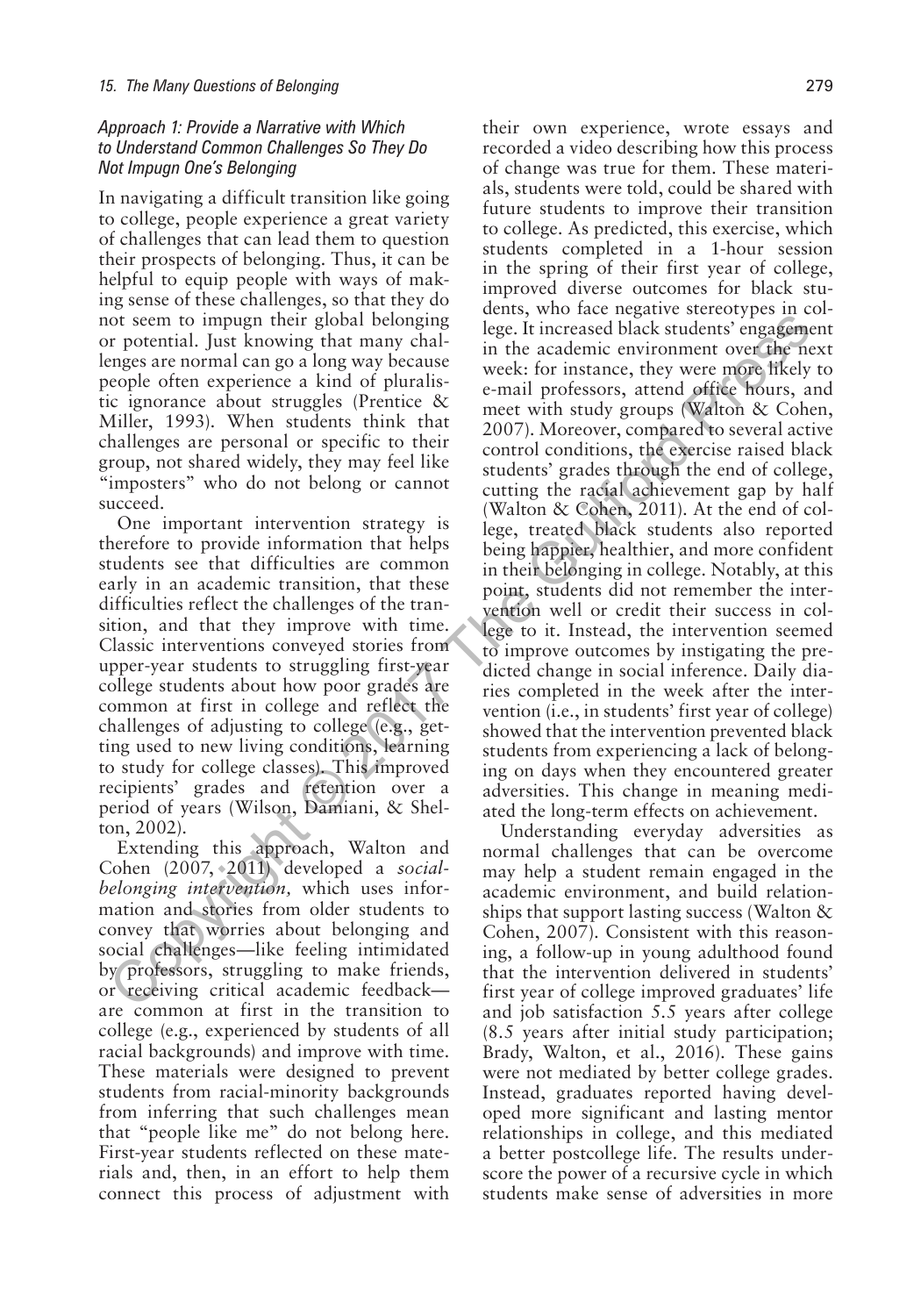adaptive ways beginning at a critical period, sustain engagement and build better relationships, which in turn further support a sense of belonging and better life outcomes.

Somary of the term is perfect to the section of the section of the section of the section of the section of the section of the section of the section of the section of the section of the section of the section of the secti The social-belonging intervention has been adapted for and shown to be effective in diverse populations. Among women in maledominated engineering majors, it raised first-year grades, eliminating gender disparities, and promoted women's friendships with male peers (Walton, Logel, Peach, Spencer, & Zanna, 2015). Among African American boys entering middle school, it reduced discipline citations over 7 years through the completion of high school apparently by improving cycles of interactions and relationships with teachers (Goyer et al., 2016). Additionally, it can be effective when delivered online to full incoming classes prior to the first year of college (Yeager et al., 2016). In three large-scale trials, prematriculation versions of the social-belonging and related interventions improved academic outcomes for full cohorts of socially and economically disadvantaged students (i.e., racial- and ethnic-minority students, first-generation college students; total  $N > 9,500$ , increasing full-time enrollment and grade point average over the first year. These effects correspond to reductions of 31–40% in the raw achievement gaps observed at these institutions. In several cases, these effects were mediated by gains in social capital, including greater friendship development, participation in student groups, and development of mentor relationships.

Whereas the social-belonging intervention focuses on normal challenges students encounter in a transition, it can also be helpful to help students make sense of unique challenges that arise from their group identities. For instance, Stephens, Hamedani, and Destin (2014) developed a *differenceeducation* intervention, which exposed firstgeneration college students to a panel discussion in which, among other themes, peers described how their first-generation status had affected their experience in college, and how they responded to these challenges successfully. Compared to a panel discussion without this theme, the difference-education panel led first-generation students to report feeling less stressed about college, more socially accepted, and more connected to and at home at their college at the end of

the first year. It also led to higher first-year grades and greater use of resources such as office hours and mentorship (see also Stephens, Townsend, Hamedani, Destin, & Manzo, 2015).

#### *Approach 2: Broaden Representations of Who Belongs in a Setting*

When people worry about whether people like them can belong in a valued setting, they attend to cues that communicate sometimes subtly, sometimes overtly—who fits there (Murphy & Taylor, 2012; Steele et al., 2002). Such cues often matter most when people are first trying to make sense of a setting. With insight into people's worries and the corresponding cues to which they attend, early negative impressions can be prevented.

A basic cue is group representation. As tennis great Arthur Ashe wrote, "Like many other blacks, when I find myself in a new public situation, I will count. I always count. I count the number of black and brown faces present" (Ashe & Rampersad, 1993, p. 144). In one study, women watched a video depicting a math and science conference in which men outnumbered women, as is typical (Murphy, Steele, & Gross, 2007). Compared to women who saw a video with an equal gender balance, those who saw the gender-unbalanced video were more cognitively and physiologically vigilant, remembering more details of the video and showing a physiological stress response. They also anticipated feeling they would belong less at the conference and expressed less desire to attend it. Men were unaffected by the gender-ratio manipulation. Other studies find that when women actually work in math, science, and engineering settings dominated by men, they tend to experience a lower sense of belonging and perform worse (e.g., Dasgupta, Scircle, & Hunsinger, 2015; Inzlicht & Ben-Zeev, 2000; Walton et al., 2015). One reason a lack of ingroup representation is harmful is because it can increase pressure to "represent" one's group well. Supreme Court Justice Sandra Day O'Connor described her experience when Justice Ruth Bader Ginsburg joined the Court: "The minute Justice Ginsburg came to the court, we were nine justices. It wasn't seven and then 'the women.' We became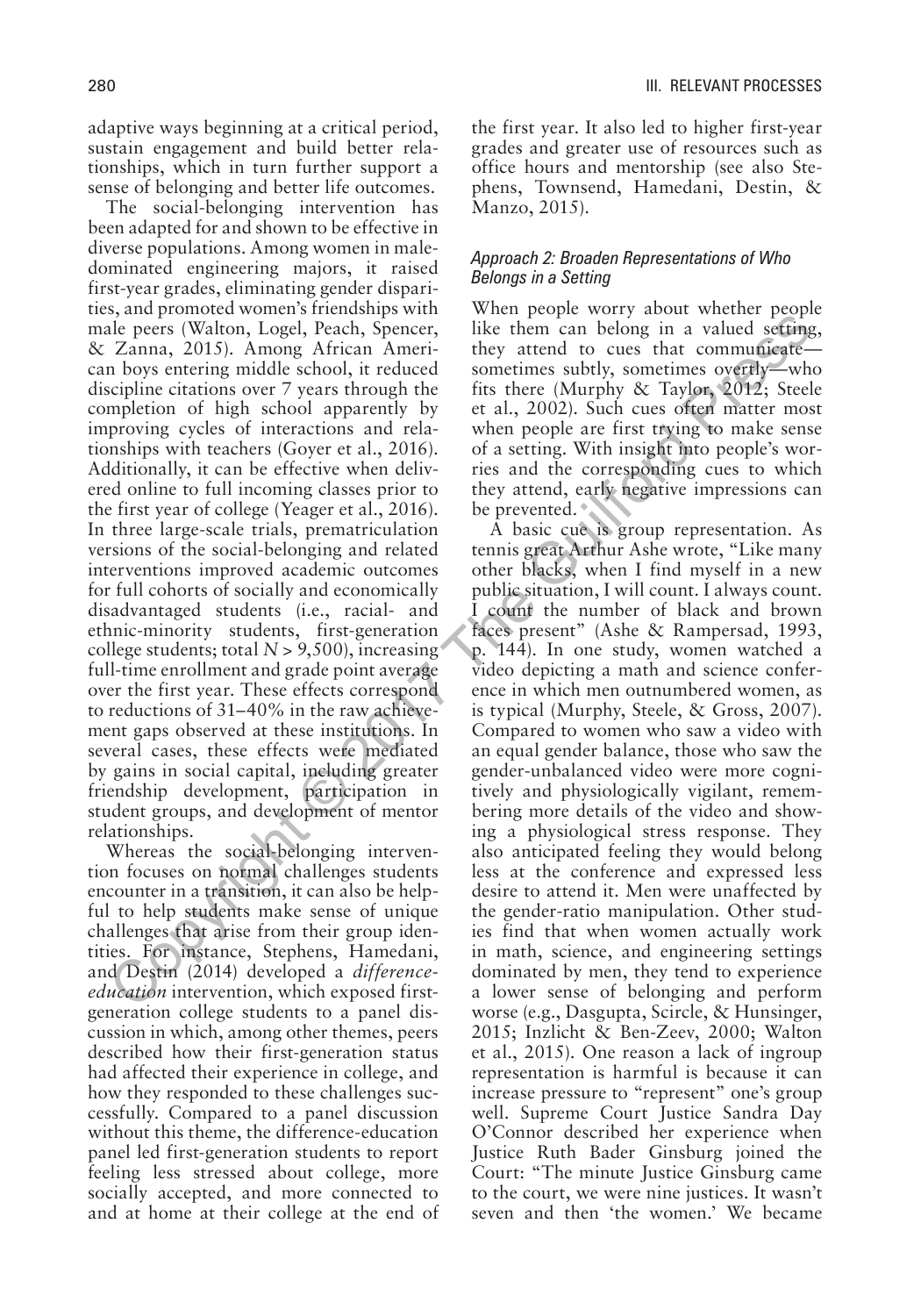seven and then 'the women.' We became nine. It was a great relief to me" (Woodruff, 2003).

Thus, it is beneficial to include a critical mass of people from important identity groups in school and work settings. One study found that creating female-majority or gender-equal work groups among engineering students increased women's participation, confidence, and aspirations in the field (Dasgupta et al., 2015). It is also important to depict this diversity, such as by highlighting ingroup role models who show that success and inclusion are possible for people from diverse backgrounds (e.g., McIntyre, Paulson, & Lord, 2003). In one study, simply including images of female scientists in a chemistry textbook increased learning among high school girls (Good, Woodzicka, & Wingfield, 2010; see also Rios, Stewart, & Winter, 2010). In another, exposure to an academically successful Native American increased a sense of belonging in Native American middle school students compared to an ethnically ambiguous or white role model (Covarrubias & Fryberg, 2015; see also Lockwood, 2006).

There are important outstanding questions about critical mass to pursue in future research. For instance, at what point is critical mass achieved so as to allay worries about belonging? How does this vary in different contexts, or for different people? For instance, do upper-class blacks benefit from knowing that working-class blacks are numerous in a setting? In general, the answers to questions like these will depend on the meaning numeric representation carries in a given context: Does the presence of ingroup members give a person confidence that "people like me" can belong and succeed in the setting? There is unlikely to be a magic point at which critical mass is achieved for all people from all groups or in all settings.

Beyond numeric representation, people attend to cues that imply what *type* of person belongs in a setting. One study found that a 2-minute conversation with a computer science major who embodied classic stereotypes about computer science undermined women's interest in the field up to 2 weeks later. These effects were mediated by a reduced sense of belonging, and they arose regardless of the major's gender (Cheryan,

Drury, & Vichayapai, 2013). Such cues can project a narrow stereotype of who belongs in a context, decreasing interest for people who do not fit that representation. But representations can be broadened in a number of ways. In one study we have already noted, when women completed a survey in a computer science room filled with objects that challenged geeky masculine stereotypes about computer scientists (e.g., nature posters instead of *Star Trek* poster), women saw the field as less masculine, anticipated belonging more, and expressed greater interest in it (Cheryan et al., 2009). Information that computer scientists no longer fit prevalent stereotypes can also increase women's interest in the field (Cheryan, Plaut, Handron, & Hudson, 2013; see also Cheryan, Siy, Vichayapai, Drury, & Kim, 2011). Representations of who belongs can also be shaped by curricula. Using a regression discontinuity design, one study found evidence that an ethnic studies course raised attendance, credits earned, and full-year grades among Asian and Hispanic students in ninth grade (Dee & Penner, in press).

Consequence at al. 2015). It is also important errors instead of Star Tree poster), we applying equilicative since this discussion of the field at least smachline, and propagation as by highline is awo the field at least s How an organization presents itself also matters. A company that states explicitly that it values diversity, as compared to endorsing a color-blindness philosophy that denies the importance of race, can increase trust among black professionals, and do so even when they company is not (yet) diverse (Purdie-Vaughns, Steele, Davies, Ditlmann, & Crosby, 2008). Job advertisements are another important signal of who belongs at a company. Gaucher, Friesen, and Kay (2011) found that job ads for male-dominated fields tended to use more words associated with male stereotypes (e.g., *leader, competitive, dominant*). The use of these words led both men and women to perceive that there would be more men in the occupation, and it led women to find these jobs less appealing, an effect mediated by a lower anticipated belonging (see also Stout & Dasgupta, 2011; Vervecken, Hannover, & Wolter, 2013). A further way that companies signal, even inadvertently, an exclusive work environment is by promulgating a culture that prizes "talent" and "genius" over growth and development (Murphy & Dweck, 2010). The notion that some people "have it"—and others don't—can convey exclusion to people who are not stereotypically associated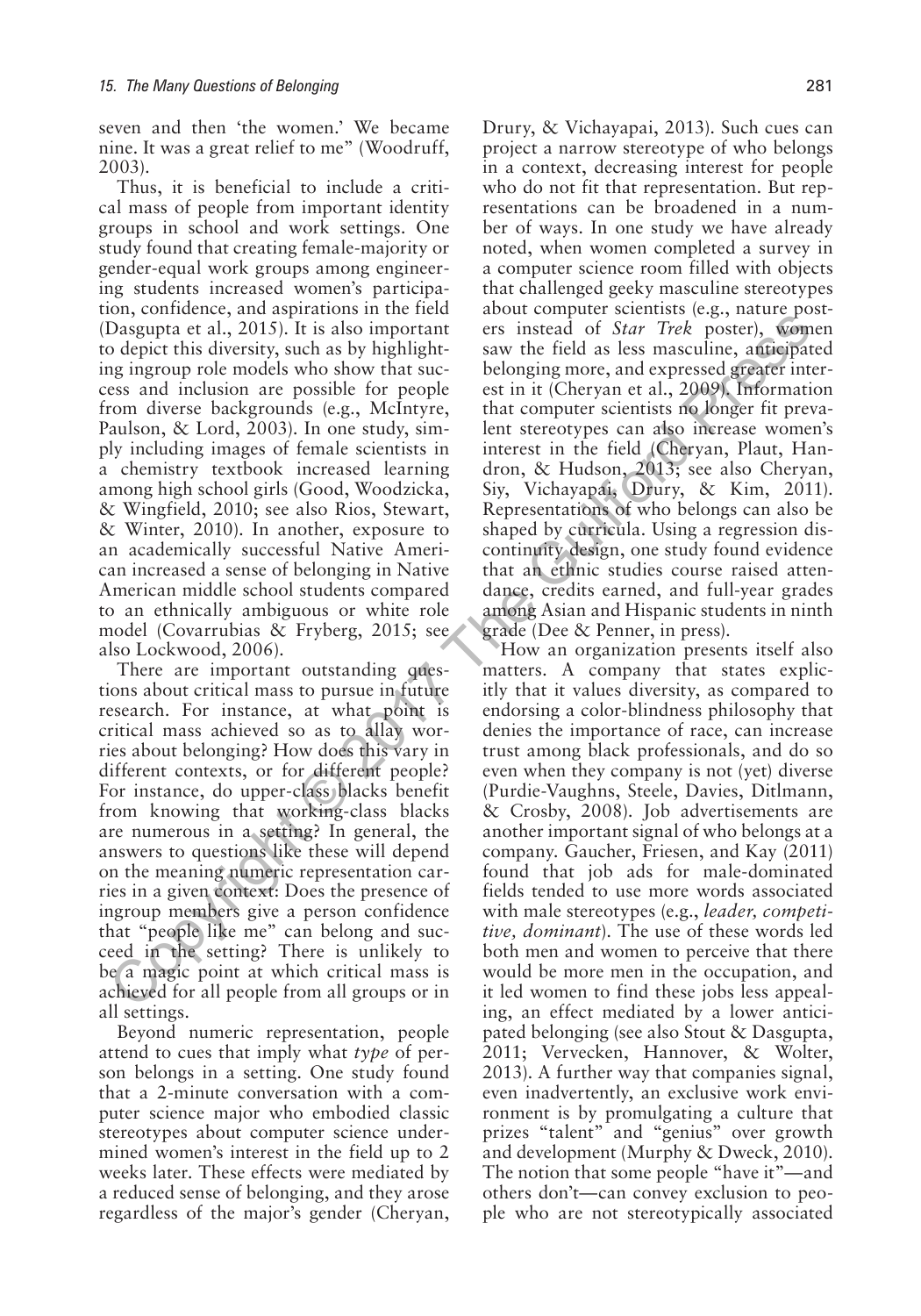& Murphy, 2015; Good, Rattan, & Dweck, 2012).

Interpersonal interactions can also make people feel personally excluded or disrespected. One series of studies found that talking about engineering with a male peer who acted in a dominant and flirty manner undermined female engineering students and their engineering performance (Logel et al., 2009). Similarly, in a field study of professional female engineers, negative conversations with male colleagues predicted feelings of threat and burnout on a day-to-day basis (Hall, Schmader, & Croft, 2015). In contrast, interactions that signal inclusion and respect as a work partner can improve outcomes for women in quantitative fields (Aguilar, Carr, & Walton, 2016). An especially important interpersonal context involves the provision of critical feedback, which provides an invaluable opportunity for learning and growth but can also appear to recipients to reflect bias or disrespect (Cohen et al., 1999). One field experiment found that a single instance of disambiguating the meaning of critical feedback by prefacing it with an explicit message that the feedback reflected the teacher's belief in the student's potential to reach a higher standard improved motivation and trust among black adolescents over months (Yeager, Purdie-Vaughns, et al., 2014).

These lines of research underscore the value of making sense of the social world from the perspective of members of groups that are marginalized in a setting. From this perspective, even subtle cues that raise the prospect of group-based devaluation, disrespect, or exclusion can undermine a sense of belonging. With an understanding of these cues and this meaning-making process, organizations can address specific aspects of the environment to include people from diverse backgrounds.

#### *Approach 3: Represent Specific Institutional Actions That Could Seem to Threaten Belonging So They Do Not*

Sometimes it is not so much subtle cues as specific actions taken by institutions or institutional actors that lead people to feel they do not belong. Disciplinary action, for instance, directly indicates to a person that he or she has not met community standards.

It may also seem to convey that the person is not valued or respected, or is seen as less worthy or capable than others, even when these meanings are not intended. However, such inferences and negative downstream consequences can be prevented.

Copyright © 2017 The Guilford Press In primary and secondary school, teachers have available to them two very different models for responding to student misbehavior. A dominant approach to discipline in many schools is punitive. Derived in part from a behaviorist psychology of rewards and punishments, this approach encourages severe punishment for even minor misbehaviors (e.g., zero-tolerance policies). This is thought to motivate students to behave well, to help teachers maintain control of the class, and therefore to promote learning. However, a punitive approach can also lead misbehaving students to believe they are not wanted in class. An alternative approach, termed *empathic discipline,* emphasizes understanding the perspectives of misbehaving students, sustaining positive relationships, and helping students improve from within the context of supportive relationships. This approach is deeply rooted in the core professional values of teachers; yet it stands in tension with a more punitive approach. Consistent with the view that teachers have access to both models, Okonofua, Paunesku, and Walton (2016) found that simply priming teachers with one model of discipline or the other radically shaped their responses to hypothetical instances of student misbehavior: When primed with a punishment model, teachers treated misbehaving students in far more punitive ways, for instance, threatening to send a child to the principal's office for a minor infraction rather than talking with him about his behavior. Moreover, when students imagined receiving paradigmatic treatment from teachers exposed to the punitive prime, they expressed far less respect for the teacher and were less motivated to behave well in the future. Finally, in an intervention field experiment, math teachers at five middle schools in three districts reviewed articles and stories from students and teachers describing the empathic mindset about discipline. Then, to promote internalization, teachers described how they use this approach with their own students. Compared to students whose math teachers completed randomized control materials,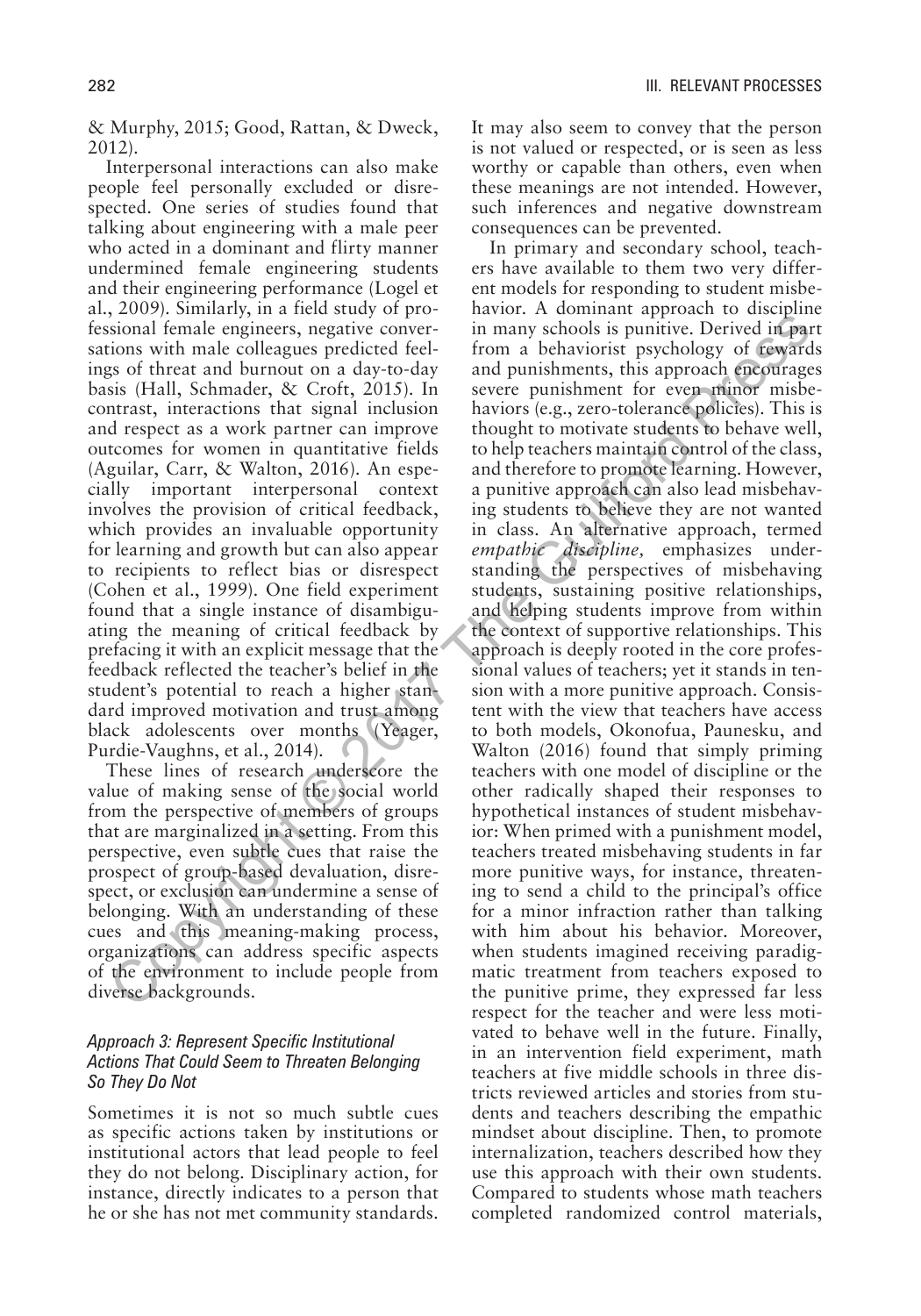the intervention halved yearlong suspension rates, from 9.6 to 4.8%. It also bolstered the respect the most at-risk students, those who had previously been suspended, perceived from their teachers.

expect on the same state in saturey, previous able and the column inverse in which they live as desired phen improve. Yet in a saturey, previous able and therefore aspire to belong find the spectroschic problem improve. Ye In a second example, a selective university approached us concerned about its academic probation process (Brady, Fotuhi, Gomez, Cohen, & Walton, 2016). This process was designed to alert students not making satisfactory academic progress to this fact and to help them improve. Yet in a survey, previous probationary students expressed considerable shame and stigma regarding probation and, specifically, the probation notification letter. Students said: "I felt incredibly alone . . . I felt like I couldn't tell anyone" and "Being on probation sucked. . . . For some time after getting the [notification] letter, I felt that I didn't belong." Therefore, we revised the notification letter to mitigate these stigmatizing inferences. The revision described probation as a process not a label; conveyed that many students experience probation and do so for a variety of valid reasons (e.g., physical health, mental health, family circumstances, adjustment difficulties, etc.); highlighted the university's positive, improvement-oriented goals for probation; and offered hope for returning to good standing. In a field experiment, students who received the revised letter were marginally more likely than those who received the prior letter to reach out to an advisor soon after notification. A year later, they were less likely to have received a more serious academic status (e.g., suspension) and more likely to still be enrolled at the university.

School discipline and academic probation are actions an institution takes toward a particular student, and may reasonably raise doubt in that student's mind about the quality of their relationship with the institution going forward. In other cases, the institutional action may be impersonal, yet bring to the fore differential group-based perspectives. Take bureaucratic red tape, a prototypical impersonal experience. Reeves, Murphy, D'Mello, and Yeager (2015) found in laboratory experiments that frustrating academic forms and confusing course selection processes were negative for all students but elicited belonging concerns specifically among first-generation college students. Students without a history of family success

in higher education may wonder whether bureaucratic difficulties mean they lack "inside knowledge" to succeed. Could cutting red tape reduce hassles for everyone and help mitigate social class inequalities?

#### *Question 4: "Is This a Setting in Which I* **Want** *to Belong?"*

Although people often see the school and work settings in which they live as desirable and therefore aspire to belong in them, in some contexts the question is not "Do I belong?" but "Do I want to belong?" It can thus be important to identify what prevents people from seeing a setting as desirable.

One obstacle to interest in math, science, and engineering fields is the perception that these fields do not allow for communal goals—opportunities to work with and/or to help others. This perception is most detrimental for women, who are more likely to hold communal goals. Correcting this misperception—by highlighting the collaborative nature of science and opportunities to contribute to the social good can increase interest in pursuing science, especially among women (Diekman, Clark, Johnston, Brown, & Steinberg, 2011; Diekman, Weisgram, & Belanger, 2015; see also Grant, 2008; Grant & Hofmann, 2011; Yeager, Henderson, et al., 2014).

Sometimes the setting itself is stigmatized. "Developmental" (i.e., remedial) math programs in community college are an essential educational context for lower-income adults aiming to improve their life circumstances. Almost two-thirds of community college students are assigned to take at least one developmental math or reading course, yet completion rates are abysmal; some estimate that just 20% of students complete the math sequence to which they are referred (e.g., Bailey, Jeong, & Cho, 2010). Revealingly, Reeves, Yeager, and Walton (2016) found that 4-year college students distance themselves academically and socially from developmental math students, and do so as much, if not more so, than from traditionally stigmatized groups (e.g., people who are obese, people who are transgender). These findings raise important questions. Do students in developmental math also see their peers in a stigmatized light? Does this discourage students from developing friendships and study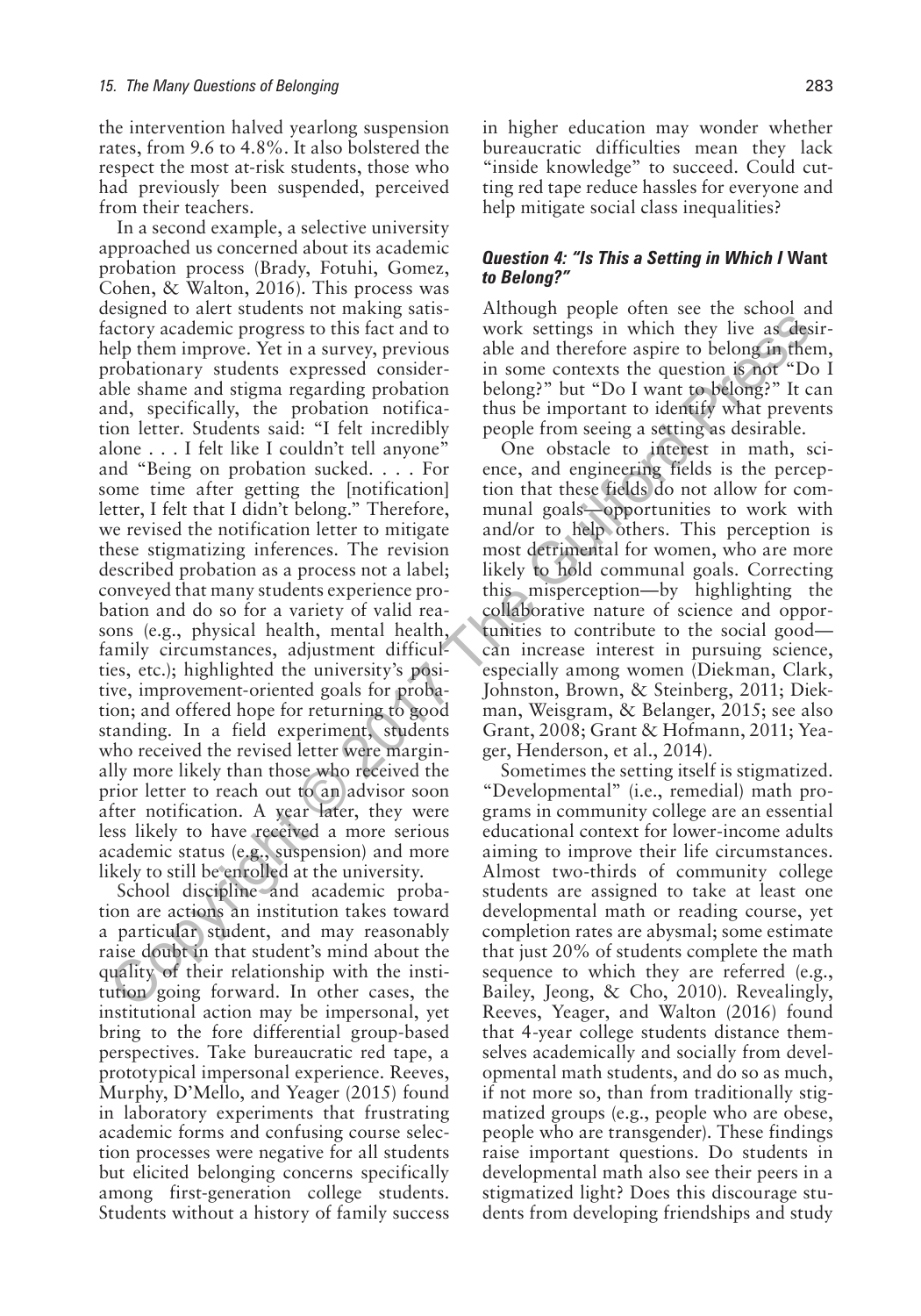groups with classmates? If so, is it possible to mitigate this stigma, such as by acquainting students with the higher-order purposes they share with their classmates for pursuing developmental math (e.g., to gain skills, to improve their family circumstances, to contribute to their communities; cf. Schroeder & Prentice, 1998; Yeager, Henderson, et al., 2014)?

#### **INTERVENTIONS THAT ADDRESS QUESTIONS ABOUT THE SELF (IN A SOCIAL CONTEXT)**

#### *Question 5: "Can I Be More Than a Stereotype Here?"*

When people face negative stereotypes about important social groups to which they belong, a key concern involves the possibility that they could be seen through the lens of the stereotype or reduced to token status, and not be seen as or able to be a full person in that context (Steele, 1997). Michelle Obama illustrates this concern in her thesis quoted earlier, in which she worried that she was seen as "Black first and a student second."

| <b>INTERVENTIONS THAT ADDRESS</b><br><b>QUESTIONS ABOUT THE SELF</b><br>(IN A SOCIAL CONTEXT)<br>So far, we have discussed questions about<br>belonging that primarily address the con-<br>text the person is in. But, as we noted in the<br>introduction, belonging is a matter of the<br>fit between a setting and the self, who one<br>can be in that setting. Another way to pro-<br>mote belonging and better outcomes is thus<br>to help people feel positively about who they<br>are or could become in a setting. For a sum-<br>mary of belonging questions that focus on<br>the self, see Table 15.2. |                                                                                                                  |         | Obama illustrates this concern in her thesis<br>quoted earlier, in which she worried that she<br>was seen as "Black first and a student sec-<br>ond."<br>A strikingly powerful way to help peo-<br>ple feel they are more than a stereotype in<br>a setting is the <i>self-affirmation</i> interven-<br>tion (Cohen & Sherman, 2014; see Cohen,<br>Garcia, & Goyer, Chapter 35, this vol-<br>ume). In its most common form, values<br>affirmation, people take a psychological<br>time-out to reflect on personal values that<br>matter to them. They review a list of val-<br>ues (e.g., "sense of humor," "relationships<br>with friends and family"), select those that<br>are most important to them, then write<br>for 10-15 minutes about why these values |
|----------------------------------------------------------------------------------------------------------------------------------------------------------------------------------------------------------------------------------------------------------------------------------------------------------------------------------------------------------------------------------------------------------------------------------------------------------------------------------------------------------------------------------------------------------------------------------------------------------------|------------------------------------------------------------------------------------------------------------------|---------|------------------------------------------------------------------------------------------------------------------------------------------------------------------------------------------------------------------------------------------------------------------------------------------------------------------------------------------------------------------------------------------------------------------------------------------------------------------------------------------------------------------------------------------------------------------------------------------------------------------------------------------------------------------------------------------------------------------------------------------------------------------|
|                                                                                                                                                                                                                                                                                                                                                                                                                                                                                                                                                                                                                |                                                                                                                  |         | TABLE 15.2. "Who Am I/We Here?": Changing Representations of the Self to Promote Belonging                                                                                                                                                                                                                                                                                                                                                                                                                                                                                                                                                                                                                                                                       |
| Belonging question/<br>worry                                                                                                                                                                                                                                                                                                                                                                                                                                                                                                                                                                                   | Remedy                                                                                                           | Example |                                                                                                                                                                                                                                                                                                                                                                                                                                                                                                                                                                                                                                                                                                                                                                  |
| People feel they<br>cannot be a full<br>person in a setting:<br>"Can I be more<br>than a stereotype<br>here?"                                                                                                                                                                                                                                                                                                                                                                                                                                                                                                  | Offer<br>opportunities for<br>people to reflect<br>on personally<br>important values<br>within a setting         |         | • Values-affirmation exercises, in which students wrote<br>about their most important values in an in-class exercise<br>at the beginning of seventh grade, improved the grades of<br>black students and reduced the likelihood that they would<br>be recommended to remedial courses (Cohen et al., 2009).<br>• Encouraging women enrolled in male-dominated<br>engineering majors to incorporate values into their daily<br>lives to maintain balance and manage stress, helped<br>women function more effectively in the face of daily<br>adversities and improved first-year grades, eliminating<br>gender differences (Walton et al., 2015).                                                                                                                 |
| People feel that<br>who they are is<br>incompatible with a<br>setting or behavior:<br>"Are people like<br>me incompatible<br>with this setting or<br>behavior?"                                                                                                                                                                                                                                                                                                                                                                                                                                                | Change<br>representations<br>of the ingroup<br>to facilitate a<br>perceived fit<br>with the setting/<br>behavior |         | • Midwestern housewives were more likely to serve organ<br>meats to their families after participating in a small-group<br>discussion, which highlighted a collective decision to do<br>so, than after a persuasive lecture appeal (Lewin, 1958).<br>• Learning that peers are less comfortable with drinking<br>than they appear reduced drinking most among students<br>who felt uncomfortable with drinking but feared the<br>negative judgment of peers (Schroeder & Prentice, 1998).<br>• Exposure to an academically successful Native American<br>enhanced the academic belonging of Native American<br>students (Covarrubias & Fryberg, 2015).                                                                                                           |

**TABLE 15.2. "Who Am I/We Here?": Changing Representations of the Self to Promote Belonging**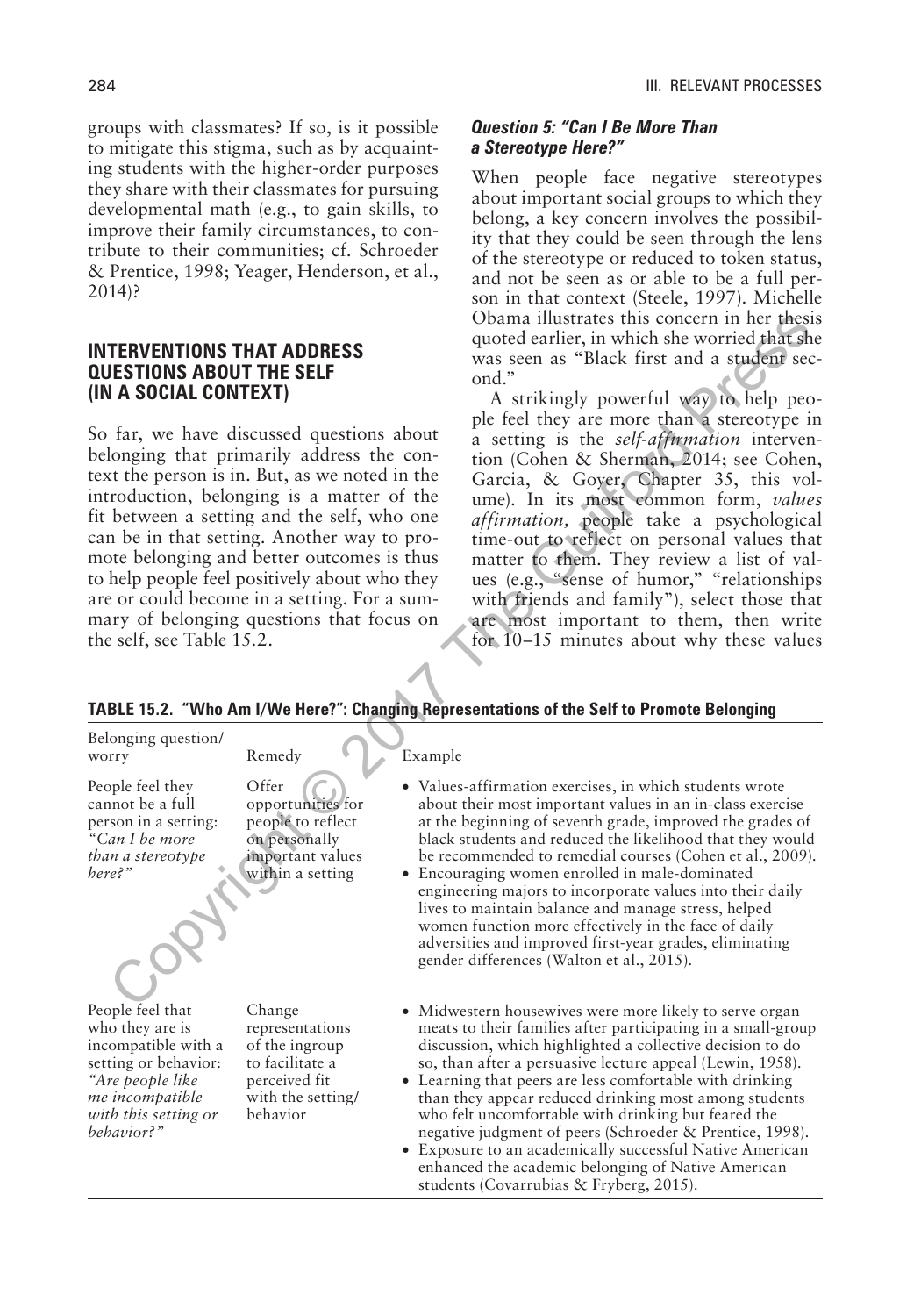matter to them. Values affirmation can improve health and achievement in diverse populations. The benefits are often greatest for people who are experiencing identity threat or other kinds of acute threats. In studies with adolescents, for instance, completing several such exercises as in-class writing assignments beginning at the outset of seventh grade raised achievement among black students, with gains for the most atrisk students, those performing poorly prior to treatment, persisting through the end of eighth grade (Cohen, Garcia, Purdie-Vaughns, Apfel, & Brzustoski, 2009). The benefits of value-affirmation among students who face identity threat has been replicated many times (e.g., Bowen, Wegmann, & Webber, 2013; Cook, Purdie-Vaughns, Garcia, & Cohen, 2012; Harackiewicz et al., 2014; Miyake et al., 2010; Sherman et al., 2013; Walton et al., 2015). Hanselman, Bruch, Gamoran, and Borman (2014) tested values-affirmation exercises in a randomized trial in all middle schools in a medium-size school district; the benefits were greatest for racial- and ethnic-minority students and in schools in which they were underrepresented and achievement gaps were largest—where identity threat that arises from the awareness of negative stereotypes may be largest.

How does affirmation relate to belonging? Self-affirmation theory argues that people aim to maintain a general sense of themselves as capable and good (Steele, 1988). Psychological threats imperil this general sense of goodness and capability. Moreover, threats are focal and induce a kind of tunnel vision. They narrow people's working self-concept to the threat and cause people to respond defensively (Cohen & Sherman, 2014). When chronic, identity threat contributes to a recursive cycle in which threat breeds distraction, anxiety, and poor performance, which exacerbate threat in an ongoing cycle (Cohen et al., 2009).

Affirmation exercises signal to people that they can be more than that threatened aspect of self in the setting (Cohen & Sherman, 2014; Sherman & Hartson, 2011; Walton, Paunesku, & Dweck, 2012). In so doing, they can reduce defensiveness and open people up, facilitating positive relationships and belonging that improve outcomes over time. Consistent with this hypothesis, laboratory research finds that value-affirmation exercises expand the working self-concept and discourage people from seeing threats as self-defining (Critcher & Dunning, 2015), a finding echoed in field experiments (Sherman et al., 2013). Furthermore, affirmations evoke prosocial feelings such as love and connectedness, which can mediate benefits (Crocker, Niiya, & Mischkowski, 2008). Such feelings readily follow from the fact that people's most cherished values often represent their relationships, communities, and social identities.

Each the system in a minimit particular in the system of the system of the system of the press in the system of the system that is a signification of treatment, pressing through the end represent their relationships, compa Furthermore, personal values offer important opportunities to connect with others. Insofar as affirmations encourage people to express more of who they are in a setting, this may facilitate the development of positive relationships (see Aron, Melinat, Aron, Vallone, & Bator, 1997; Gehlbach et al., 2016; Walton, Cohen, et al., 2012). Indeed, affirmations are of most benefit when students write about ways that values connect them to others (Shnabel, Purdie-Vaughns, Cook, Garcia, & Cohen, 2013; see also Fotuhi, Spencer, Fong, & Zanna, 2014; cf. Tibbetts et al., 2016). This may be one reason why affirmation helps promote positive relationships and a sense of belonging. In one study, value affirmations increased students' prosocial feelings and behaviors over 3 months (Thomaes, Bushman, de Castro, & Reijntjes, 2012; see also Stinson, Logel, Shepherd, & Zanna, 2011); another found that an affirmation delivered early in the school year helped black middle school students maintain a high sense of belonging over time, and did so even when they struggled academically (Cook, Purdie-Vaughns, Garcia, & Cohen, 2012; for related effects, see Harackiewicz et al., 2014; Sherman et al., 2013). A final study examined affirmation among white first-year teachers teaching predominantly minority students, who, like their students, may experience a form of identity threat in school (Carr, Dweck, & Pauker, 2012; Goff, Steele, & Davies, 2008). Teachers who completed an affirmation exercise in the first 4 months of the school year reported better relationships with their students and a greater sense of belonging at school at the end of the year than teachers who completed control materials (Brady & Cohen, 2016).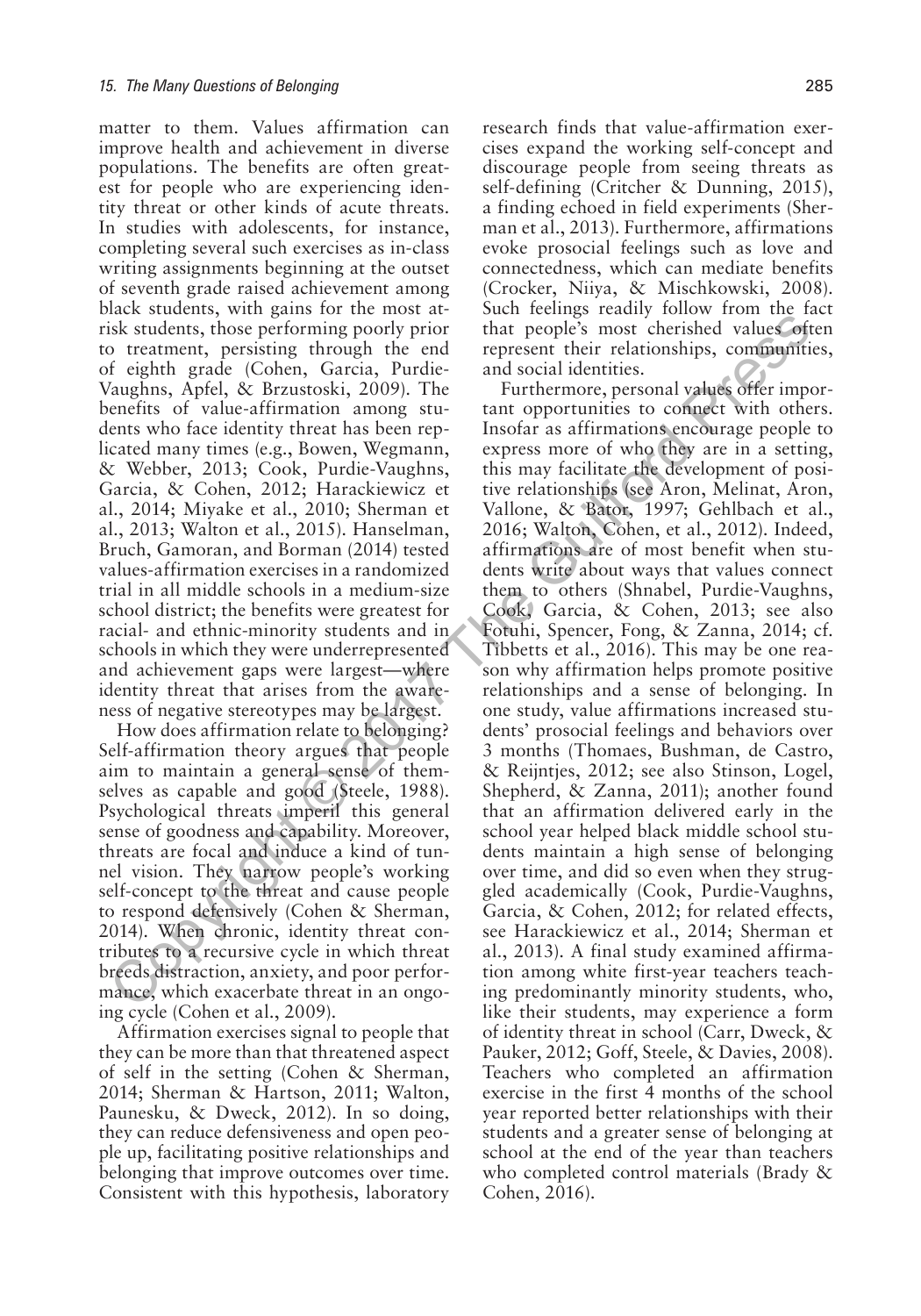The hypothesis that affirmation works, in part, by opening people up and encouraging them to be more of who they are in a setting, which helps them connect with others, is consistent with past research but has never been tested directly. A critical question for future research is to understand further how affirmation changes the way people interact with others in settings, how this may facilitate positive relationships, and the psychological mechanisms that contribute to these processes.

#### *Question 6: "Are People Like Me Incompatible with This Setting or Behavior?"*

Packara metallity and the proper include to these distinging appear of the second metallity that the second of the Bready and the Bready and the Bready and the Bready and the Bready of the Bready of the Bready of the Bread In other contexts, the worry is less about stereotypes and more about whether a given behavior or activity is appropriate for "a person like me." In classic research, Lewin (1958) used a small-group discussion to encourage white, middle-class Midwestern housewives to serve underused organ meats, perceived as "ethnic foods," during the meat shortages of World War II. The facilitator led the group in discussing how serving organ meats contributed to the war effort and encouraged a collective decision to do so. At the end of the discussion, the facilitator asked for a show of hands of who would try organ meats with their families over the next few weeks, thus providing each participant a visible emblem of the changing standards of the ingroup. As compared to a persuasive lecture appeal, which advocated for the serving of such meats and provided recipes and nutrition information, the smallgroup discussion increased the percentage of housewives who reported serving organ meats over the next week from 3 to 32%. One reason the group discussion may have been effective is that instead of trying to persuade people to engage in behavior in violation of their perceived group identity ("People like me don't serve 'ethnic foods'"), the discussion changed the perceived standards of the ingroup (see also Miller, Brickman, & Bolen, 1975).

In other cases, interventions expand the perceived boundaries of what kinds of behavior are acceptable for the ingroup, thus allowing people to resist deleterious social influences. In classic research, Prentice and Miller (1993) showed that college students

tend to misperceive norms about drinking, seeing other students as more comfortable with drinking than they really are. This led students either to drink more or to feel they did not belong on campus. Learning that other students are less comfortable with drinking than they appear can reduce this pressure (Schroeder & Prentice, 1998). By lessening students' fear of violating the perceived norm, the intervention reduced drinking, especially among students who felt less comfortable with drinking than others and feared the negative judgments of others.

Finally, although role models are often thought of as changing representations of a setting and what kinds of people can succeed there, as described earlier (e.g., Covarrubias & Fryberg, 2015; Good et al., 2010; Lockwood, 2006; McIntyre et al., 2003), role models also convey information about the self and what kind of person one could become. They may thus be most effective when the role model's success appears relevant and attainable to the recipient (Lockwood & Kunda, 1997). Jen Welter (2015), the first woman to coach in the National Football League, recalled, "There wasn't any thought about a career path with the NFL. We'd joke that it was the No Female League. So . . . it was always strange to me when people would say, 'You're in the NFL now, you're living your dream.' Well, no, this wasn't a dream I was ever even permitted to have. I think that part of what I'm most proud of is that now other little girls can have that dream" (p. 105).

#### **CONCLUSION: LESSONS FROM FAILURES**

This chapter has focused on success stories, on interventions that successfully fostered people's belonging in diverse contexts, often with positive effects on an array of important outcomes. The range of these interventions illustrates some of the different questions people ask about their belonging. At their heart, these questions involve the perceived fit between the self and a context. They therefore take as their primary form a perception of either the context (and its fit with the self) or the self (and its fit with the context). As we noted at the outset, psychological interventions to address belonging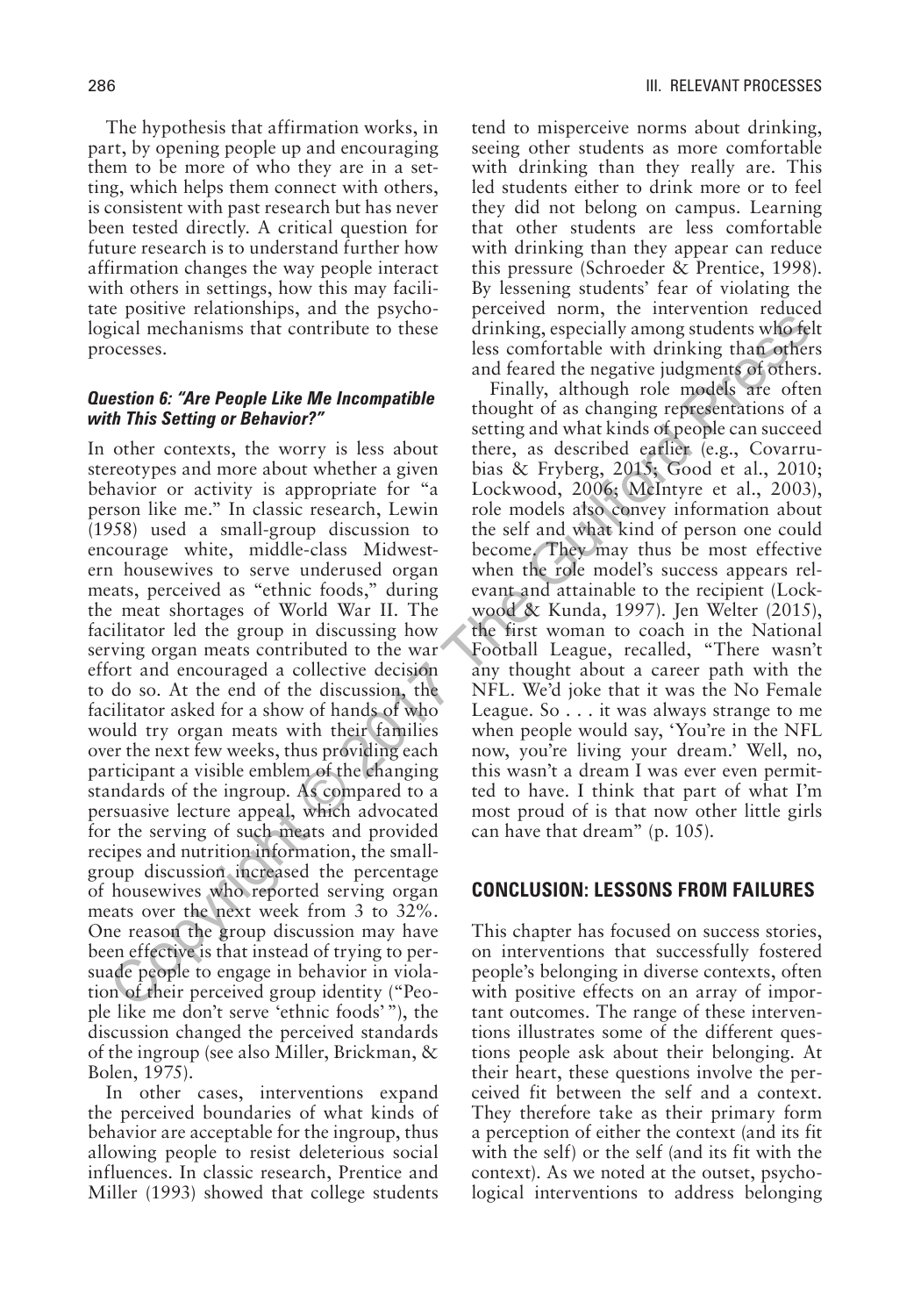primarily traffic in symbolic meanings. Most do not create a friendship per se, or simply place people on a team. Instead, they vary cues in the environment, or how people make sense of these cues or themselves, to help people build strong relationships and a secure sense of belonging in a setting. These perceived meanings are not ephemeral. The inferences people draw about their belonging can become lasting and embedded in the structure of people's lives through the power of recursion. Indeed, in several cases we have seen relatively brief exercises designed to bolster belonging cause improvements in relationships, performance, health, and well-being that extend years into the future.

There are failures, as well as successes, in efforts to promote belonging, and understanding these provides important opportunities for further theory development and more effective application. There are several principled reasons that belonging interventions can fail. First, an intervention may not target the right, precise psychological process; that is, it may not directly address the implicit question people in a given setting have in mind, which shapes how they make sense of events and inferences they draw about their belonging. For instance, whites in college in general, men in engineering, and women in gender-diverse engineering majors may not worry pervasively about whether "people like me" belong. Absent this belonging uncertainty, they may not benefit from Walton and Cohen's (2011) social-belonging intervention; indeed, they were not predicted to do so. Additionally, when students face the possibility of group-based disrespect or devaluation (identity threat), their concern may center on this prospect, and they may be highly responsive to cues that others view them as people with potential (e.g., Yeager, Purdie-Vaughns, et al., 2014). However, they may be less responsive to simple affiliative information that does not directly address this concern. Thus, in Gehlbach and colleagues' (2016) study described earlier, providing teachers information about preferences they shared with their students raised minority students' grades. Presumably, this helped teachers see a connection with their minority students that they did not see before. But providing minority students information about similarities they

shared with their teachers had no effect. Minority students may not worry primarily about being similar to their teachers. They may worry instead about whether they are respected. Perhaps for similar reasons, in another study, sending new college students school-related "swag" and assuring them that they are a valued member of the college community increased a sense of belonging among white students but had no effect on black students (Hausmann, Ye, Schofield, & Woods, 2009). When there is a risk of group-based devaluation, generic efforts to promote affiliation may be less effective (see also Covarrubias & Fryberg, 2015).

ry. The streaments and inferences the detection of the Breat and Theory and the curstic streament and in several cases were the streament and inference is a streament and inference is a streament proper back strategies pro A focus on the specific psychological processes that contribute to people's sense of belonging also suggests that many everyday practices intended to promote belonging may backfire or be ineffective. For one of us (Walton), the first day of high school began with a literal hug of the school—the student body circled the school, held hands and hugged the school, as though to signify our community. Yet this exercise does not address the ambiguity students may feel in making sense of critical feedback they receive or how they should make sense of initial feelings of loneliness or disrespect they may encounter in entering high school (Yeager et al., 2014). For a person consumed with a specific belonging worry, it might seem like an empty charade. Rituals may be more likely to have substantive psychological effects and foster group cohesion and belongingness when they address specific processes relevant to belonging. Understanding the role of such rituals is an important direction for research (see Pia-Maria & Risto, 2016). Additionally, many of the offhand strategies people use to promote belonging may be ineffective. We have heard department administrators assure new graduate students, "I want you to belong" and teachers ask adolescents to repeat, mantra-style, the refrain "I belong, I can do it, and it matters"; such exercises may unintentionally underscore the isolation felt by students who doubt their belonging. We *want* you to belong implies that most people feel they belong, highlights that you don't right now, and doesn't necessarily offer hope that you ever will. Additionally, when university administrators brag to incoming college students about how many of them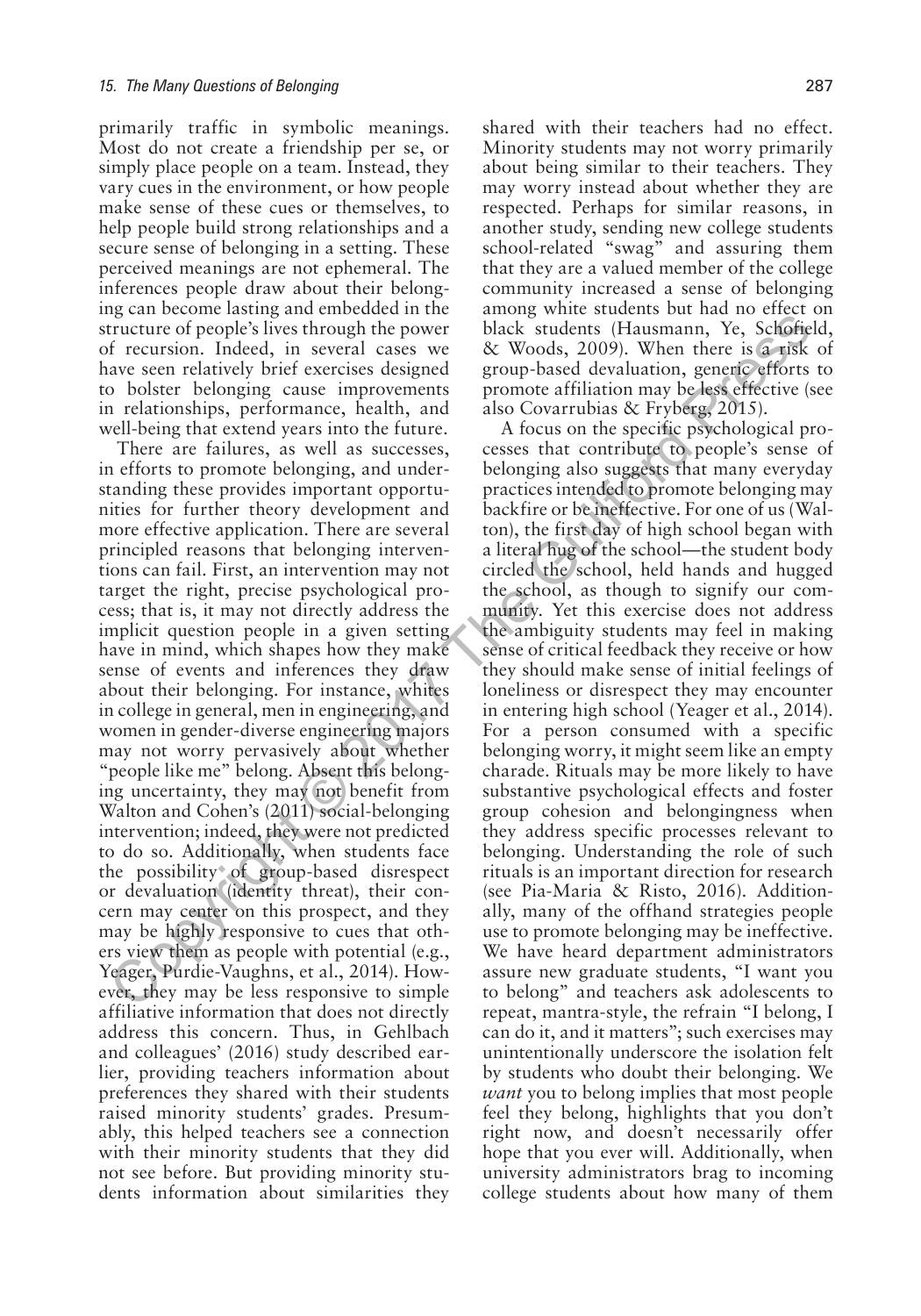have already started a business, written a book, or performed in the Olympics, they intend to instill a sense of school pride. But for the other 99% of students, this may only heighten imposter syndrome.

Some receives seens in the theory of the secure seems in the term is the secure of the proper simple time with bolonging? Psychological interception on to the principle in with bolonging? Psychological interception on the Second, even when an intervention targets the precise psychological process at hand, it must do so effectively and at the right time. For instance, if people do not engage with intervention materials actively; if the exercise seems inauthentic, stigmatizing, or coercive; or if people simply fail to connect the presented ideas to their personal experience, they may not benefit. They may also not benefit if the intervention comes too late. Early in a setting, people are often most open to new ways of making sense of their belonging. Moreover, recursive processes have not yet taken hold. Thus, in general, it may be best to bolster a sense of belonging early in transitions, helping students build relationships that can promote lasting success (Cook et al., 2012; Stephens et al., 2014; Walton & Cohen, 2011; Yeager et al., 2016).

Finally, the long-term effects of interventions to promote a sense of belonging depend on the affordances of the local context (Gibson, 1977; Walton & Wilson, 2016). Does the context allow people with a more growth-oriented mindset about belonging real opportunities to develop social relationships that facilitate this sense of belonging and improve outcomes over time? In school settings, does the context offer students learning opportunities and other resources, which a more secure sense of belonging can help them pursue? If the context lacks essential affordances, no psychological intervention will be effective.

We have outlined some of the different questions of belonging that people ask, and how these questions may be addressed. These questions and the corresponding interventions are not now fully understood, including when, for whom, and in what contexts different questions of belonging arise and may be best remedied. There are also certainly additional questions beyond those discussed here, which future research may explore. Furthermore, there are cases of failure that are not now fully understood. For instance, Dee (2015) found a positive effect of a value-affirmation intervention for black and Latino middle school students who attended classrooms that seemed to offer students greater opportunities for academic growth. Yet in these same classrooms, there was a negative effect for girls. Additionally, in a study of college physics, Miyake and colleagues (2010) found positive effects of value affirmation on multiple indices of learning for women but, on course exam scores, a negative effect for men. Do these results have to do with how affirmations intersect with belonging? Psychological interventions are typically delivered in complex social contexts (Cohen & Sherman, 2014; Walton, 2014; Yeager & Walton, 2011). Fully understanding interventions that aim to bolster a sense of belonging requires further developing theory about both the interventions and how they change key psychological processes and social meanings and the social contexts in which the interventions are implemented and how changes in meaning play out in these contexts over time.

## **REFERENCES**

- Aguilar, L. J., Carr, P. B., & Walton, G. M. (2016). *Cues of working together reduce stereotype threat among women*. Manuscript under review.
- Aries, E., & Berman, R. (2013). *Speaking of race and class: The student experience at an elite college*. Philadelphia: Temple University Press.
- Aron, A., Melinat, E., Aron, E. N., Vallone, R., & Bator, R. (1997). The experimental generation of interpersonal closeness: A procedure and some preliminary findings. *Personality and Social Psychology Bulletin, 23,* 363–377.
- Ashe, A., & Rampersad, A. (1993). *Days of grace.* New York: Knopf.
- Bailey, T., Jeong, D. W., & Cho, S. W. (2010). Referral, enrollment, and completion in developmental education sequences in community colleges. *Economics of Education Review, 29*(2), 255–270.
- Barragan, R. C., & Dweck, C. S. (2014). Rethinking natural altruism: Simple reciprocal interactions trigger children's benevolence. *Proceedings of the National Academy of Sciences USA, 111*(48), 17071–17074.
- Baumeister, R., & Leary, M. (1995). The need to belong: Desire for interpersonal attachments as a fundamental human motivation. *Psychological Bulletin, 117,* 497–529.
- Bowen, N. K., Wegmann, K. M., & Webber, K. C. (2012). Enhancing a brief writing intervention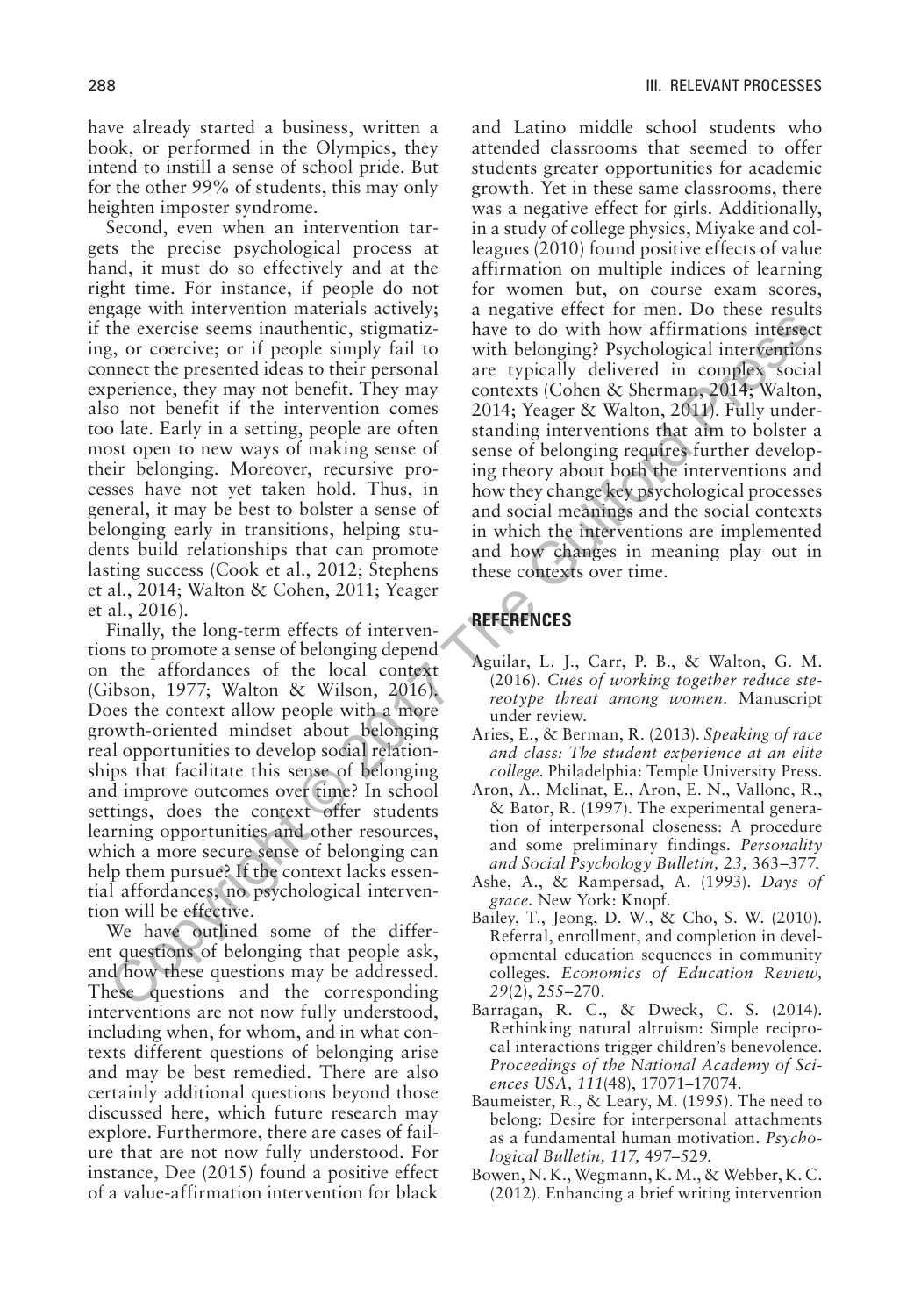to combat stereotype threat among middleschool students. *Journal of Educational Psychology, 105*(2), 427–435.

- Brady, S. T., & Cohen, G. L. (2016). *Selfaffirmation in the transition to teaching enhances relationships, boosts rigor, and increases teacher retention*. Manuscript in preparation.
- Brady, S. T., Fotuhi, O., Gomez, E., Cohen, G. L., & Walton, G. M. (2016). *Reducing stigma and facilitating student success by reframing institutional messages*. Manuscript in preparation.
- Brady, S. T., Walton, G. M., Jarvis, S. N., & Cohen, G. L. (2016). *Bending the river: Downstream consequences of a social-belonging intervention in the transition to college*. Manuscript in preparation.
- Brannon, T. N., & Walton, G. M. (2013). Enacting cultural interests: How intergroup contact reduces prejudice by sparking interest in an outgroup's culture. *Psychological Science, 24*(10), 1947–1957.
- Brummelman, E., Thomaes, S., Walton, G. M., Reijntjes, A., Orobio de Castro, B., & Sedikides, C. (2016). *Addressing people by name reduces their loneliness, even months later: Evidence from inside and outside the laboratory*. Manuscript under review.
- Butler, L. P., & Walton, G. M. (2013). Opportunities to collaborate increase preschoolers' motivation for challenging tasks. *Journal of Experimental Child Psychology, 116*(4), 953– 961.
- Cacioppo, J. T., & Patrick, B. (2008). *Loneliness: Human nature and the need for social connection*. New York: Norton.
- Carr, P. B., Dweck, C. S., & Pauker, K. (2012). "Prejudiced" behavior without prejudice?: Beliefs about the malleability of prejudice affect interracial interactions. *Journal of Personality and Social Psychology, 103*(3), 452–471.
- Carr, P. B., & Walton, G. M. (2014). Cues of working together fuel intrinsic motivation. *Journal of Experimental Social Psychology, 53,* 169–184.
- Carter, G. L., Clover, K., Whyte, I. M., Dawson, A. H., & D'Este, C. (2013). Postcards from the EDge: 5-year outcomes of a randomised controlled trial for hospital-treated self-poisoning. *British Journal of Psychiatry, 202,* 372–380.
- Cheryan, S., Drury, B. J., & Vichayapai, M. (2013). Enduring influence of stereotypical computer science role models on women's academic aspirations. *Psychology of Women Quarterly, 37*(1), 72–79.
- Cheryan, S., Plaut, V. C., Davies, P., & Steele, C. M. (2009). Ambient belonging: How stereotypical environments impact gender

participation in computer science. *Journal of Personality and Social Psychology, 97,* 1045– 1060.

- Cheryan, S., Plaut, V. C., Handron, C., & Hudson, L. (2013). The stereotypical computer scientist: Gendered media representations as a barrier to inclusion for women. *Sex Roles, 69*(1–2), 58–71.
- Cheryan, S., Siy, J. O., Vichayapai, M., Drury, B. J., & Kim, S. (2011). Do female and male role models who embody STEM stereotypes hinder women's anticipated success in **STEM**? *Social Psychological and Personality Science, 2*(6), 656–664.
- Cohen, G. L., Garcia, J., Purdie-Vaughns, V., Apfel, N., & Brzustoski, P. (2009). Recursive processes in self-affirmation: Intervening to close the minority achievement gap. *Science, 324,* 400–403.
- Cohen, G. L., & Sherman, D. K. (2014). The psychology of change: Self-affirmation and social psychological intervention. *Annual Review of Psychology, 65*(1), 333–371.
- Cohen, G. L., Steele, C. M., & Ross, L. D. (1999). The mentor's dilemma: Providing critical feedback across the racial divide. *Personality and Social Psychology Bulletin, 25*(10), 1302–1318.
- In the parameter since of the model in the model in the model in the model in the model in the model in the model in the model in the model in the model in the model in the model in the model in the model in the model in Cook, J. E., Purdie-Vaughns, V., Garcia, J., & Cohen, G. L. (2012). Chronic threat and contingent belonging: Protective benefits of values affirmation on identity development. *Journal of Personality and Social Psychology, 102*(3), 479–496.
	- Covarrubias, R., & Fryberg, S. A. (2015). The impact of self-relevant representations on school belonging for Native American students. *Cultural Diversity and Ethnic Minority Psychology, 21*(1), 10–18.
	- Critcher, C. R., & Dunning, D. (2015). Selfaffirmations provide a broader perspective on self-threat. *Personality and Social Psychology Bulletin, 41,* 3–18.
	- Crocker, J., Niiya, Y., & Mischkowski, D. (2008). Why does writing about important values reduce defensiveness?: Self-affirmation and the role of positive other-directed feelings. *Psychological Science, 19*(7), 740–747.
	- Crocker, J., Voelkl, K., Testa, M., & Major, B. (1991). Social stigma: The affective consequences of attributional ambiguity. *Journal of Personality and Social Psychology, 60*(2), 218–228.
	- Cwir, D., Carr, P. B., Walton, G. M., & Spencer, S. J. (2011). Your heart makes my heart move: Cues of social connectedness cause shared emotions and physiological states among strangers. *Journal of Experimental Social Psychology, 47*(3), 661–664.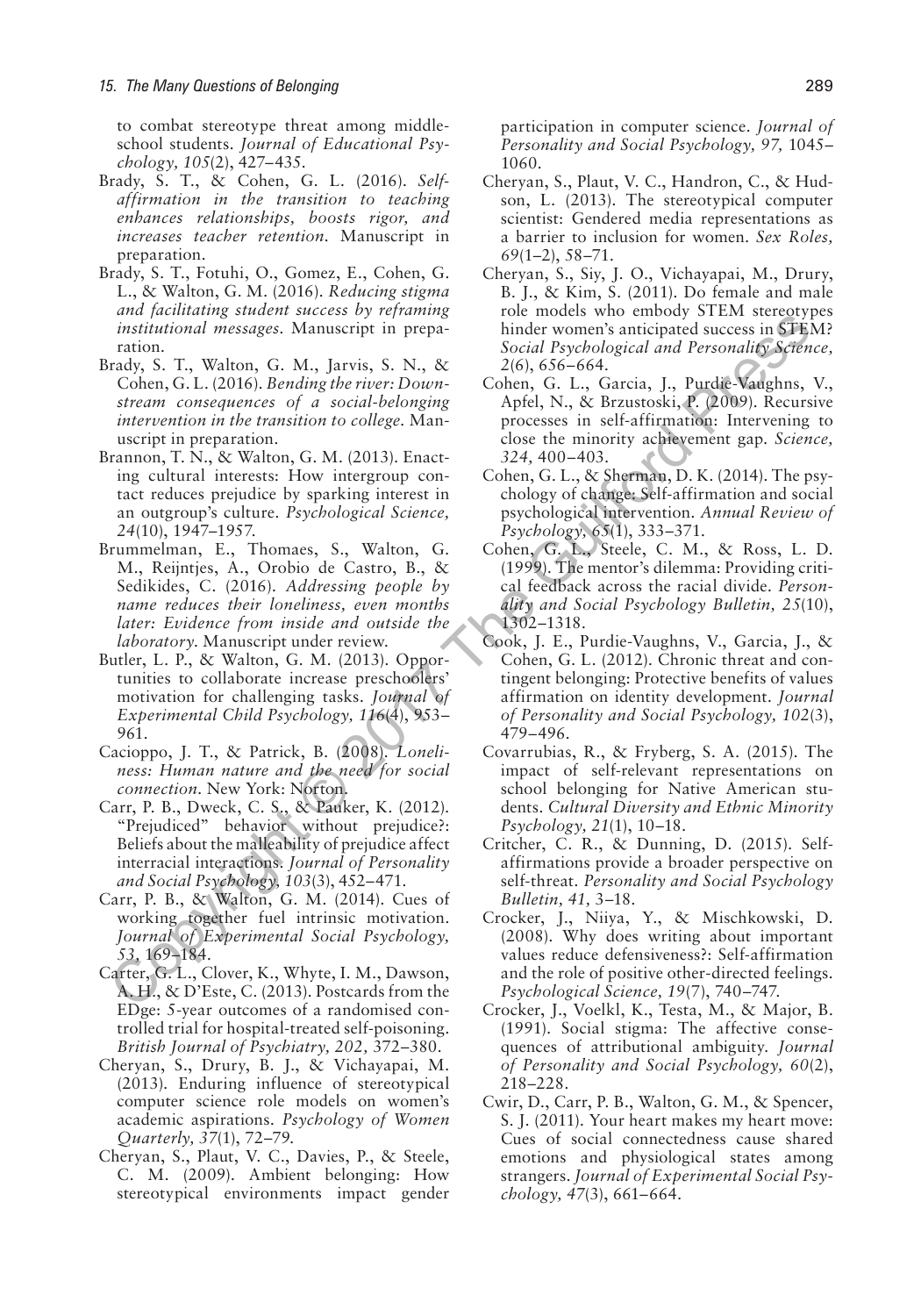- Dasgupta, N., Scircle, M. M., & Hunsinger, M. (2015). Female peers in small work groups enhance women's motivation, verbal participation, and career aspirations in engineering. *Proceedings of the National Academy of Sciences USA, 112*(16), 4988–4993.
- Dee, T. (2015). Social identity and achievement gaps: Evidence from an affirmation intervention*. Journal of Research on Educational Effectiveness, 8*(2), 149–168.
- Dee, T. S., & Penner, E. K. (in press). The causal effects of cultural relevance: Evidence from an ethnic studies curriculum. *American Educational Research Journal*
- effects of cultural relevance: Evidence from an energy for  $\mathcal{L}(2011, 284, 284)$ <br>
driving layer and the Guilfort of the Guilfort of the Guilfort of the Guilfort of the Guilfort of the Guilfort of the scale of  $\mathcal{L}(201$ Diekman, A. B., Clark, E. K., Johnston, A. M., Brown, E. R., & Steinberg, M. (2011). Malleability in communal goals and beliefs influences attraction to STEM careers: Evidence for a goal congruity perspective. *Journal of Personality and Social Psychology, 101*(5), 902–918.
- Diekman, A. B., Weisgram, E., & Belanger, A. L. (2015). New routes to recruiting and retaining women in STEM: Policy implications of a communal goal congruity perspective. *Social Issues and Policy Review, 9*(1), 52–88.
- Ellison, R. (1952). *Invisible man.* New York: Signet Books.
- Emerson, K. T. U., & Murphy, M. C. (2015). A company I can trust?: Organizational lay theories moderate stereotype threat for women. *Personality and Social Psychology Bulletin, 41,* 295–307.
- Fotuhi, O., Spencer, S., Fong, G. T., & Zanna, M. P. (2016). *Contingent affirmation intervention among smokers: Directly linking affirming values to health-specific goals.* Manuscript in preparation.
- Garcia, J., & Cohen, G. L. (2013). A social psychological perspective on educational intervention. In E. Shafir (Ed.), *Behavioral foundations of policy* (pp. 329–350). New York: Russell Sage Foundation.
- Gaucher, D., Friesen, J., & Kay, A. C. (2011). Evidence that gendered wording in job advertisements exists and sustains gender inequality. *Journal of Personality and Social Psychology, 101,* 109–128.
- Gehlbach, H., Brinkworth, M. E., Hsu, L., King, A., McIntyre, J., & Rogers, T. (2016). Creating birds of similar feathers: Leveraging similarity to improve teacher–student relationships and academic achievement. *Journal of Educational Psychology, 108*(3), 342–352.
- Gibson, J. J. (1977). The theory of affordances. In R. Shaw & J. Bransford (Eds.), *Perceiving, acting, and knowing: Toward an ecological psychology* (pp. 67–82). Hillsdale, NJ: Erlbaum.
- Goff, P. A., Steele, C. M., & Davies, P. G. (2008).

The space between us: Stereotype threat and distance in interracial contexts. *Journal of Personality and Social Psychology, 94*(1), 91–107.

- Good, C., Rattan, A., & Dweck, C. S. (2012). Why do women opt out?: Sense of belonging and women's representation in mathematics. *Journal of Personality and Social Psychology, 102*(4), 700–717.
- Good, J. J., Woodzicka, J. A., & Wingfield, L. C. (2010). The effects of gender stereotypic and counter-stereotypic textbook images on science performance. *Journal of Social Psychology, 150*(2), 132–147.
- Goyer, J. P., Cohen, G. L., Cook, J. E., Master, A., Okonofua, J. A., Apfel, N., et al. (2016). *A social-belonging intervention reduces discipline citations among minority boys over seven years*. Manuscript under review.
- Grant, A. M. (2008). The significance of task significance: Job performance effects, relational mechanisms, and boundary conditions. *Journal of Applied Psychology, 93,* 108–124.
- Grant, A. M., & Hofmann, D. A. (2011). It's not all about me: Motivating hospital hand hygiene by focusing on patients. *Psychological Science, 22,* 1494–1499.
- Hall, W. M., Schmader, T., & Croft, E. (2015). Engineering exchanges: Daily social identity threat predicts burnout among female engineers. *Social Psychological and Personality Science, 6*(5), 528–534.
- Hanselman, P., Bruch, S. K., Gamoran, A., & Borman, G. D. (2014). Threat in context: School moderation of the impact of social identity threat on racial/ethnic achievement gaps. *Sociology of Education, 87,* 106–124
- Harackiewicz, J. M., Canning, E. A., Tibbetts, Y., Giffen, C. J., Blair, S. S., Rouse, D. I., et al. (2014). Closing the social class achievement gap for first-generation students in undergraduate biology. *Journal of Educational Psychology, 106*(2), 375–389.
- Hausmann, L. R. M., Ye, F., Schofield, J. W., & Woods, R. L. (2009). Sense of belonging and persistence in White and African American first-year students. *Research in Higher Education, 50*(7), 649–669.
- Heider, F. (1958). *The psychology of interpersonal relations*. Hillsdale, NJ: Erlbaum.
- Howe, L. C., Bryan, C. B., & Walton, G. M. (2016). *Mere acknowledgment: The impact of everyday interactions across racial boundaries.* Manuscript in preparation.
- Hughes, M. E., Waite, L. J., Hawkley, L. C., & Cacioppo, J. T. (2004). A short scale for measuring loneliness in large surveys: Results from two population-based studies. *Research on Aging, 26,* 655–672.
- Inzlicht, M., & Ben-Zeev, T. (2000). A threatening intellectual environment: Why females are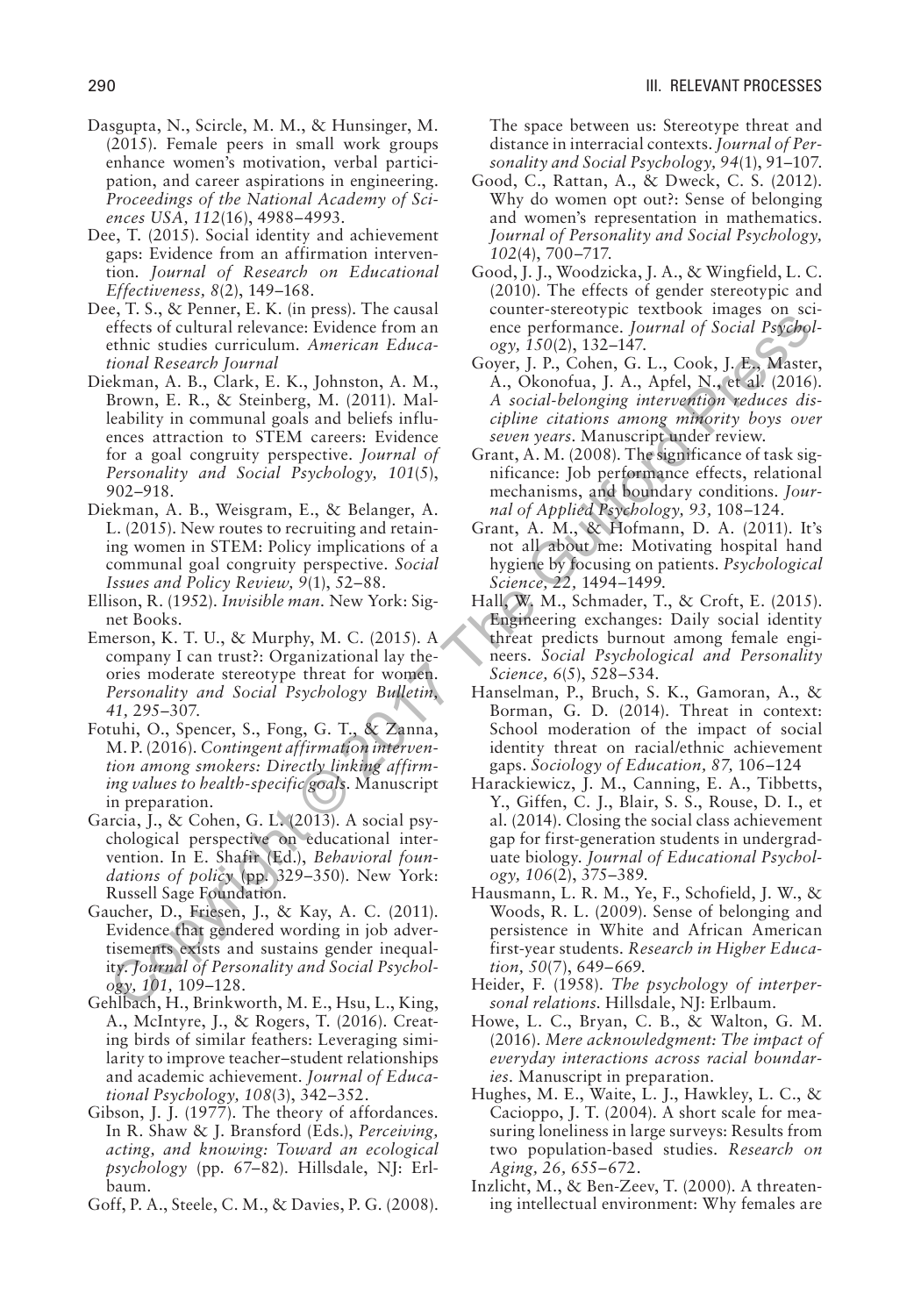susceptible to experiencing problem-solving deficits in the presence of males. *Psychological Science, 11*(5), 365–371.

- Kenthirarajah, D., & Walton, G. M. (2015). How brief social-psychological interventions can cause enduring effects. In R. Scott & S. Kosslyn (Eds.), *Emerging trends in the social and behavioral sciences*. Hoboken, NJ: Wiley.
- Koffka, K. (1935). *Principles of Gestalt psychology.* New York: Harcourt, Brace & World.
- Lewin, K. (1958). Group decision and social change. In E. Maccoby, T. M. Newcomb, & E. L. Hartley (Eds.), *Readings in social psychology* (pp. 192–211). New York: Holt, Rinehart & Winston.
- Lewis, C. S. (1960). *The four loves*. New York: Harcourt Brace.
- Lockwood, P. (2006). Someone like me can be successful: Do college students need samegender role models? *Psychology of Women Quarterly, 30*(1), 36–46.
- Lockwood, P., & Kunda, Z. (1997). Superstars and me: Predicting the impact of role models on the self. *Journal of Personality and Social Psychology, 73,* 91–103.
- Logel, C., Walton, G. M., Spencer, S. J., Iserman, E. C., von Hippel, W., & Bell, A. (2009). Interacting with sexist men triggers social identity threat among female engineers. *Journal of Personality and Social Psychology, 96*(6), 1089–1103.
- Ludden, J., & Weeks L. (2009, May 26). Sotomayor: "Always looking over my shoulder." Retrieved from *www.npr.org/templates/story/ story.php?storyId=104538436.*
- Master, A., Butler, L. P., & Walton, G. M. (in press). How the subjective relationship between the self, others, and a task drives interest. In P. A. O'Keefe & J. M. Harackiewicz (Eds.), *The psychological science of interest*. New York: Springer.
- Master, A., Cheryan, S., & Meltzoff, A. N. (in press). Social group membership increases STEM engagement among preschoolers. *Developmental Psychology*.
- Master, A., & Walton, G. M. (2013). Membership in a minimal group increases motivation and learning in young children. *Child Development, 84,* 737–751.
- McIntyre, R. B., Paulson, R. M., & Lord, C. G. (2003). Alleviating women's mathematics stereotype threat through salience of group achievements. *Journal of Experimental Social Psychology, 39,* 83–90.
- Mendoza-Denton, R., Downey, G., Purdie, V. J., Davis, A., & Pietrzak, J. (2002). Sensitivity to status-based rejection: Implications for African American students' college experience. *Journal of Personality and Social Psychology, 83*(4), 896–918.
- Miller, R. L., Brickman, P., & Bolen, D. (1975). Attribution versus persuasion as a means for modifying behavior. *Journal of Personality and Social Psychology, 31*(3), 430–441.
- Miyake, A., Kost-Smith, L. E., Finkelstein, N. D., Pollock, S. J., Cohen, G. L., & Ito, T. A. (2010). Reducing the gender achievement gap in college science: A classroom study of values affirmation. *Science, 330,* 1234–1237.
- Motto, J. A., & Bostrom, A. G. (2001). A randomized controlled trial of postcrisis suicide prevention. *Psychiatric Services, 52*(6), 828– 833.
- Murphy, M. C., & Dweck, C. S. (2010). A culture of genius: How an organization's lay theory shapes people's cognition, affect, and behavior. *Personality and Social Psychology Bulletin, 36*(3), 283–296.
- Murphy, M. C., Steele, C. M., & Gross, J. J. (2007). Signaling threat: How situational cues affect women in math, science, and engineering settings. *Psychological Science, 18*(10), 879–885.
- Copyright © 2017 The Guilford Press Murphy, M. C., & Taylor, V. J. (2012). The role of situational cues in signaling and maintaining stereotype threat. In M. Inzlicht & T. Schmader (Eds.), *Stereotype threat: Theory, process, and applications* (pp. 17–33). New York: Oxford University Press.
	- Murray, S. L., Rose, P., Bellavia, G. M., Holmes, J. G., & Kusche, A. G. (2002). When rejection stings: How self-esteem constrains relationshipenhancement processes. *Journal of Personality and Social Psychology, 83*(3), 556–573.
	- Okonofua, J. A., Paunesku, D., & Walton, G. M. (2016). Brief intervention to encourage empathic discipline cuts suspension rates in half among adolescents. *Proceedings of the National Academy of Sciences USA, 113*(19), 5221–5226.
	- Pia-Maria, N., & Risto, H. (2016). Enhancing students' sense of belonging through school celebrations: A study in Finnish lowersecondary schools. *International Journal of Research Studies in Education, 5*(2), 43–58.
	- Prentice, D. A., & Miller, D. T. (1993). Pluralistic ignorance and alcohol use on campus: Some consequences of misperceiving the social norm. *Journal of Personality and Social Psychology, 64*(2), 243–256.
	- Prestwich, A., Conner, M. T., Lawton, R. J., Ward, J. K., Ayres, K., & McEachan, R. R. C. (2012). Randomized controlled trial of collaborative implementation intentions targeting working adults' physical activity. *Health Psychology, 31,* 486–495.
	- Purdie-Vaughns, V., Steele, C. M., Davies, P. G., Ditlmann, R., & Crosby, J. R. (2008). Social identity contingencies: How diversity cues signal threat or safety for African Americans in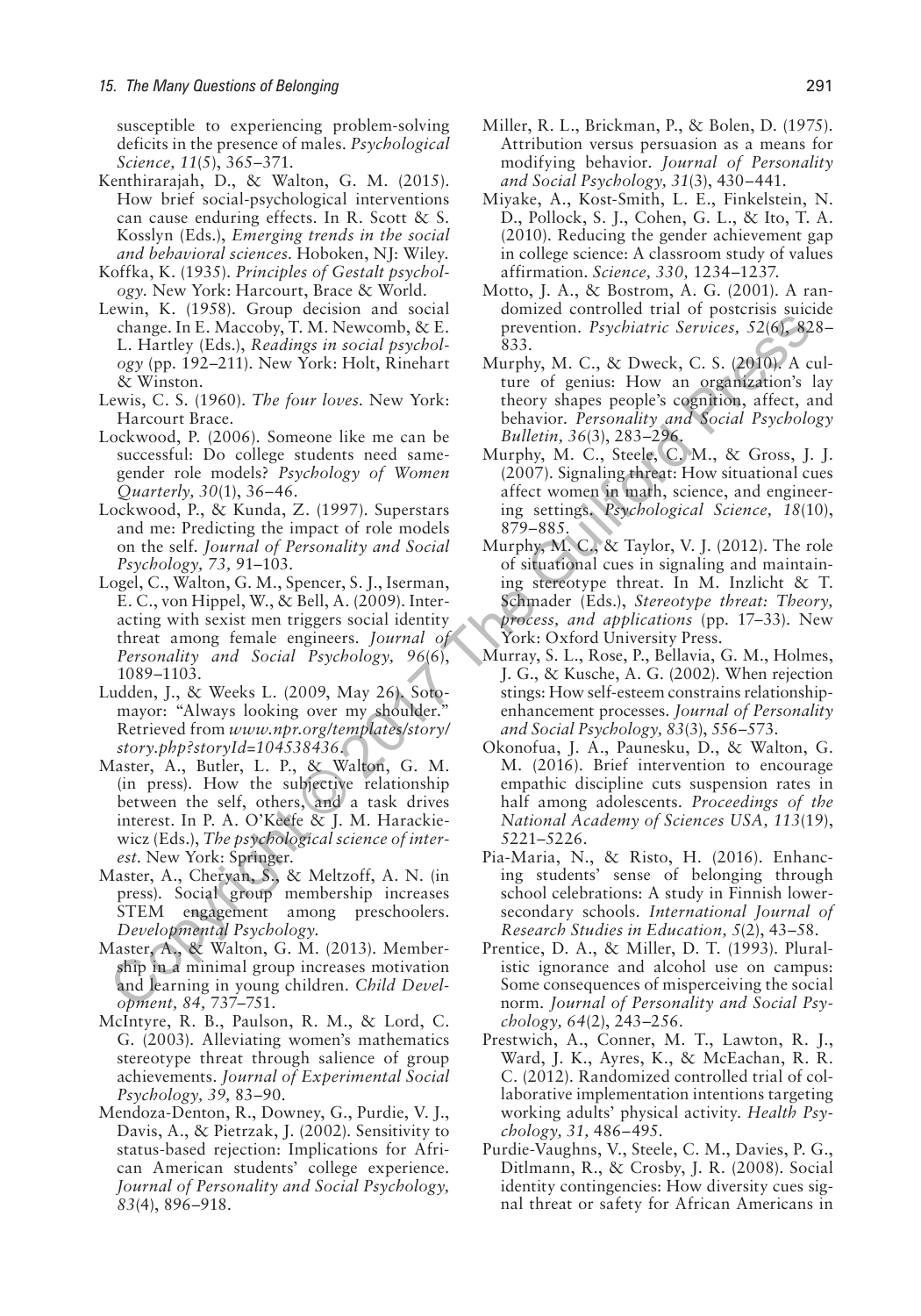mainstream institutions. *Journal of Personality and Social Psychology, 94*(4), 615–630.

- Reeves, S. L., Murphy, M. C., D'Mello, S. K., & Yeager, D. S. (2015). *Caught up in red tape: Bureaucratic hassles undermine sense of belonging in college among first-generation students*. Manuscript in preparation.
- Reeves, S. L., Yeager, D. S., & Walton, G. M. (2016). *The stigma of remediation.* Manuscript in preparation.
- Reinert, R. (Producer & Director). (1983). *Winnie the Pooh and a day for Eeyore* [Motion picture]. United States: Rick Reinert Productions.
- Reitherman, W. (Director), & Disney, W. (Producer). (1968). *Winnie the Pooh and the blustery day* [Motion picture]. United States: Walt Disney Productions.
- Rios, D., Stewart, A. J., & Winter, D. G. (2010). "Thinking she could be the next president": Why identifying with the curriculum matters. *Psychology of Women Quarterly, 34*(3), 328–338.
- Robinson, M. L. (1985). *Princeton-education blacks and the black community.* Undergraduate thesis, Princeton University, Princeton, NJ. Retrieved from *www.politico.com/ pdf/080222\_moprincetonthesis\_1–251.pdf.*
- Rosenthal, R., & Jacobson, L. (1968). Pygmalion in the classroom. *Urban Review, 3*(1), 16–20.
- Ross, L., & Nisbett, R. E. (1991). *The person and the situation: Perspectives of social psychology*. New York: McGraw-Hill.
- Salvatore, J., & Shelton, J. N. (2007). Cognitive costs of exposure to racial prejudice. *Psychological Science, 18,* 810–815.
- Schroeder, C. M., & Prentice, D. A. (1998). Exposing pluralistic ignorance to reduce alcohol use among college students. *Journal of Applied Social Psychology, 28*(23), 2150–2180.
- Sherman, D. K., & Hartson, K. A. (2011). Reconciling self-defense with self-criticism: Self-affirmation theory. In M. D. Alicke & C. Sedikides (Eds.), *Handbook of selfenhancement and self-protection* (pp. 128– 151). New York: Guilford Press.
- Sherman, D. K., Hartson, K. A., Binning, K. R., Purdie-Vaughns, V., Garcia, J., Taborsky-Barba, S., et al. (2013). Deflecting the trajectory and changing the narrative: How selfaffirmation affects academic performance and motivation under identity threat. *Journal of Personality and Social Psychology, 104*(4), 591–618.
- Shnabel, N., Purdie-Vaughns, V., Cook, J. E., Garcia, J., & Cohen, G. L. (2013). Demystifying values-affirmation interventions: Writing about social belonging is a key to buffering against identity threat. *Personality and Social Psychology Bulletin, 39*(5), 663–676.
- Shook, N., & Clay, R. (2012). Interracial roommate relationships: A mechanism for promoting a sense of belonging at university and academic performance. *Journal of Experimental Social Psychology, 48*(5), 1168–1172.
- Shteynberg, G., & Apfelbaum, E. (2013). The power of shared experience: Simultaneous observation with similar others facilitates social learning. *Social Psychological and Personality Science, 4*(6), 738–744.
- Shteynberg, G., & Galinsky, A. D. (2011). Implicit coordination: Sharing goals with similar others intensifies goal pursuit. *Journal of Experimental Social Psychology, 47*(6), 1291–1294.
- Steele, C. M. (1988). The psychology of selfaffirmation: Sustaining the integrity of the self. In L. Berkowitz (Ed.), *Advances in experimental social psychology* (Vol. 21, pp. 261– 302). San Diego, CA: Academic Press.
- Steele, C. M. (1997). A threat in the air: How stereotypes shape intellectual identity and performance. *American Psychologist, 52,* 613–629.
- Steele, C. M., & Aronson, J. (1995). Stereotype threat and the intellectual test performance of African Americans. *Journal of Personality and Social Psychology, 69*(5), 797–811.
- Steele, C. M., Spencer, S. J., & Aronson, J. (2002). Contending with group image: The psychology of stereotype and social identity threat. In M. P. Zanna (Ed.), *Advances in experimental social psychology* (Vol. 34, pp. 379–440). San Diego, CA: Academic Press.
- mic the Pools and a day for Esyore [Motion including condition condition including condition in the state. Nek Renet Product State Renet (Copyright The Copyright Copyright Copyright Copyright Copyright Copyright Copyright Stephens, N. M., Fryberg, S. A., Markus, H. R., Johnson, C. S., & Covarrubias, R. (2012). Unseen disadvantage: How American universities' focus on independence undermines the academic performance of first-generation college students. *Journal of Personality and Social Psychology, 102*(6), 1178–1197.
	- Stephens, N. M., Hamedani, M. G., & Destin, M. (2014). Closing the social class achievement gap: A difference-education intervention improves first-generation students' academic performance and all students' college transition. *Psychological Science, 25*(4), 943–953.
	- Stephens, N. M., Townsend, S. S. M., Hamedani, M. G., Destin, M., & Manzo, V. (2015). A difference-education intervention equips first-generation college students to thrive in the face of stressful college situations. *Psychological Science, 26*(10), 1556–1566.
	- Stinson, D. A., Logel, C., Shepherd, S., & Zanna, M. P. (2011). Rewriting the self-fulfilling prophecy of social rejection: Self-affirmation improves relational security and social behavior up to 2 months later. *Psychological Science, 22*(9), 1145–1149.
	- Stout, J. G., & Dasgupta, N. (2011). When he doesn't mean you: Gender-exclusive language